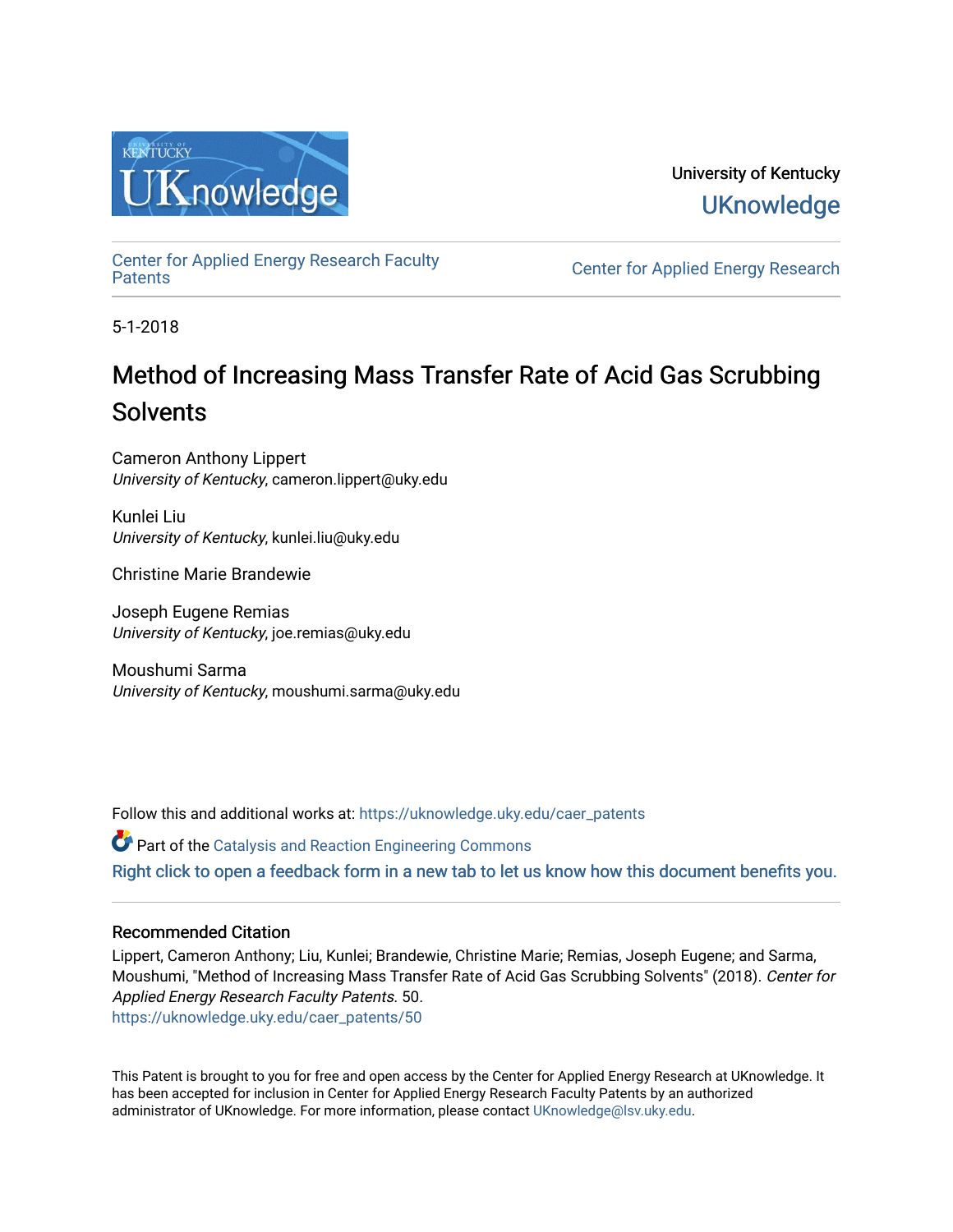

US009957284B2

# (12) **United States Patent**

# **Lippert et al.**

# (54) **METHOD OF INCREASING MASS TRANSFER RATE OF ACID GAS SCRUBBING SOLVENTS**

- (71) Applicant: University of Kentucky Research Foundation, Lexington, KY (US)
- (72) Inventors: Cameron A. Lippert, Lexington, KY (US); Kunlei Liu, Lexington, KY (US); Christine Marie Brandewie, Lexington, KY (US); Joseph Eugene Remias, Woodbridge, VA (US); Moushumi Sarma, Lexington, KY (US)
- (73) Assignee: UNIVERSITY OF KENTUCKY RESEARCH FOUNDATION, Lexington, KY (US)
- ( \*) Notice: Subject to any disclaimer, the term ofthis patent is extended or adjusted under 35 U.S.C. 154(b) by 61 days.
- (21) Appl. No.: 14/593,399
- (22) Filed: Jan. 9, 2015
- (65) Prior Publication Data

US 2015/0196875 Al Jul. 16, 2015

# Related U.S. Application Data

- (60) Provisional application No. 61/925,693, filed on Jan. 10, 2014.
- (51) Int. Cl.

| <b>BOID 53/14</b> | (2006.01) |
|-------------------|-----------|
| C07F 1/08         | (2006.01) |
| C07F 1/10         | (2006.01) |
| C07F1/12          | (2006.01) |
| C07F 3/06         | (2006.01) |
| C07F 3/08         | (2006.01) |
| C07F 3/10         | (2006.01) |
| C07F 9/00         | (2006.01) |

#### **US 9,957,284 B2**  (10) **Patent No.:**

#### **May 1, 2018**  (45) **Date of Patent:**

| C07F 11/00 | (2006.01)   |
|------------|-------------|
| C07F 13/00 | (2006.01)   |
|            | (Continued) |

- (52) U.S. Cl. CPC ............ *C07F 3/06* (2013.01); *BOID 53/1475*  (2013.01); *C07F 19/00* (2013.01); *BOID 2252/20421* (2013.01); *BOID 2252/20426*  (2013.01); *BOID 2252/20431* (2013.01); *BOID 2252/602* (2013.01); *BOID 2255/20792*  (2013.01); *Y02C 10/06* (2013.01); *Y02P 20/152* (2015.11)
- (58) Field of Classification Search None See application file for complete search history.
- (56) References Cited

# U.S. PATENT DOCUMENTS

| 4,231,995 A  |             |  | 11/1980 Campbell et al. |  |  |
|--------------|-------------|--|-------------------------|--|--|
| 5,674,459 A  |             |  | 10/1997 Gohara et al.   |  |  |
| 6,890,497 B2 |             |  | 5/2005 Rau et al.       |  |  |
|              | (Continued) |  |                         |  |  |

# FOREIGN PATENT DOCUMENTS

**WO**  1999026714 Al 6/1999

# OTHER PUBLICATIONS

Zeng et al., "Synthesis, Oxygenation and Catalytic Oxidation Performance of Crown Ether-Containing Schiff Base-Transition Metal Complexes." Adv. Synth. Catal. (2004), 346, 1385-1391.\*

*Primary Examiner* - Daniel Berns (74) *Attorney, Agent, or Firm* - King & Schickli, PLLC

## (57) ABSTRACT

A method and catalysts for increasing the overall mass transfer rate of acid gas scrubbing solids is disclosed. Various catalyst compounds for that purpose are also disclosed.

# 8 Claims, 2 Drawing Sheets

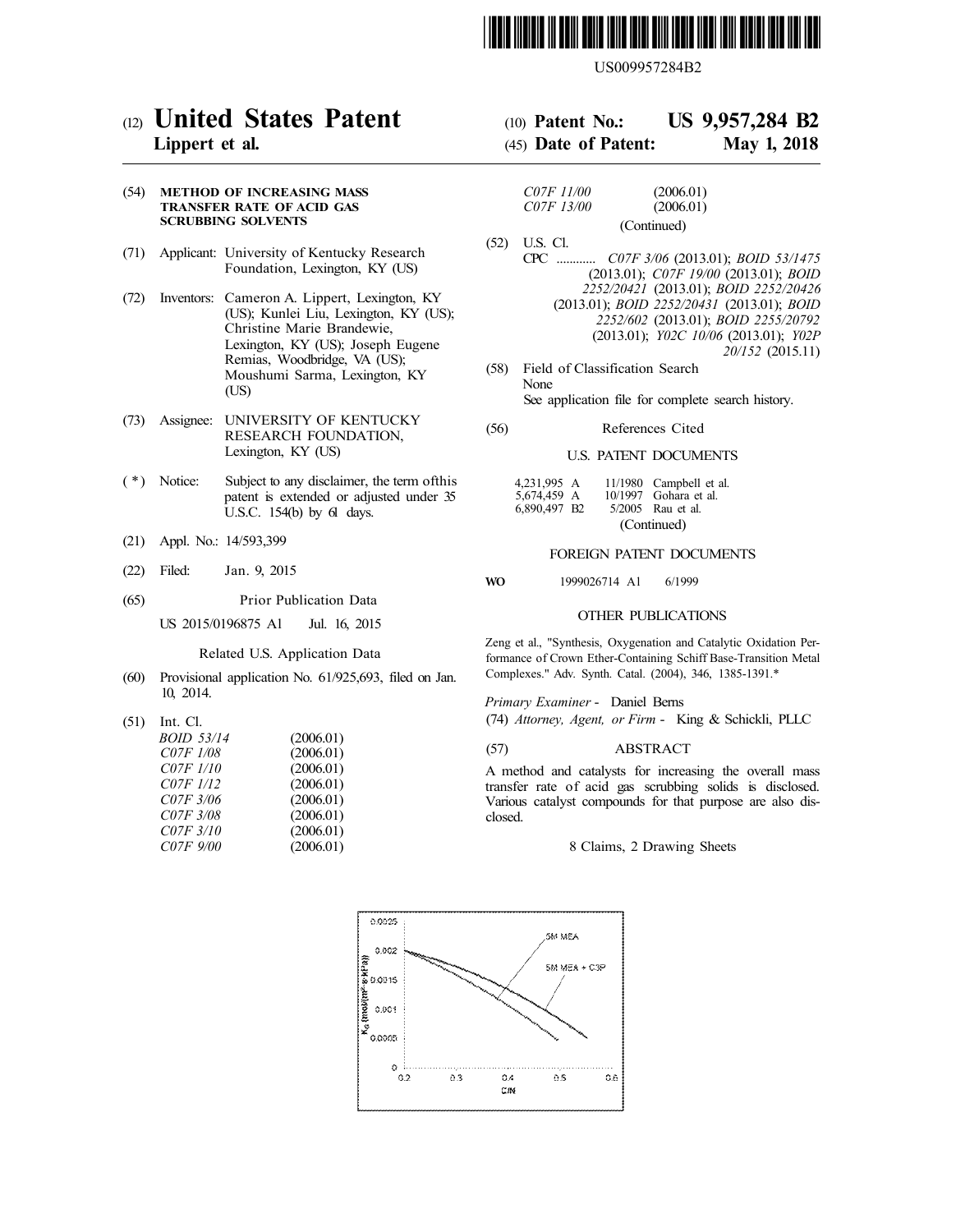# 7,850,763 B2 12/2010 White et al. (56) **References Cited** 7,862,788 B2 1/2011 Gal et al.

# U.S. PATENT DOCUMENTS

| 6,923,852 B2             | 8/2005        | Vrotsos                   |                          |        |                        |
|--------------------------|---------------|---------------------------|--------------------------|--------|------------------------|
|                          |               |                           | 7,896,694 B2             | 3/2011 | Schumann et            |
| 7.255.842 B1             |               | 8/2007 Yeh et al.         | 7,896,953 B1             |        | 3/2011 Goswami et a    |
| 7.282,189 B2             |               | 10/2007 Zauderer          | 7.901.485 B2             |        | 3/2011 Mccutchen       |
| 7.514.053 B2             | 4/2009        | Johnson et al.            |                          |        |                        |
| 7.618.478 B2             | 11/2009 Kumar |                           | 7,901,487 B <sub>2</sub> | 3/2011 | Rochelle               |
| 7.678.351 B2             |               | $3/2010$ Iver et al.      | 7,901,488 B2             |        | 3/2011 Rochelle et al. |
|                          |               |                           | 7,906,086 B2             |        | $3/2011$ Comrie        |
| 7.699.909 B <sub>2</sub> |               | $4/2010$ Lackner et al.   | 7.914.758 B <sub>2</sub> |        | $3/2011$ Murray et al. |
| 7,722,842 B2             |               | $5/2010$ Park et al.      |                          |        |                        |
| 7.739.864 B2             |               | 6/2010 Finkenrath et al.  | 7.922.792 B1             | 4/2011 | Soong et al.           |
| 7.766.999 B2             | 8/2010 Ha     |                           | 7.947.239 B2             |        | 5/2011 Lackner et al.  |
| 7.794.690 B2             |               | 9/2010 Abatzoglou et al.  | 7,947,240 B2             | 5/2011 | Vandor                 |
| 7.811.359 B2             |               | $10/2010$ Tandon et al.   | 7,966,829 B2             |        | $6/2011$ Finkenrath et |
| 7.819.951 B2             |               | $10/2010$ White et al.    | 7,993,432 B <sub>2</sub> |        | 8/2011 Wright et al.   |
| 7,827,778 B2             |               | 11/2010 Finkenrath et al. | 8,012,453 B2             | 9/2011 | Saxena                 |
| 7,829,053 B2             |               | $11/2010$ Constantz       |                          |        |                        |
| 7,833,328 B2             |               | $11/2010$ Lackner et al.  | * cited by examiner      |        |                        |
|                          |               |                           |                          |        |                        |

| (51)<br>Int. Cl.<br>C07F 15/00<br>C07F 19/00 |                              | (2006.01)<br>(2006.01)                                       | 7,842,126 B1<br>7,842,264 B2<br>7,846,240 B2<br>7,846,407 B2 | 11/2010<br>12/2010<br>12/2010 | Dilmore et al.<br>11/2010 Cooper et al.<br>Gal et al.<br>Hu |
|----------------------------------------------|------------------------------|--------------------------------------------------------------|--------------------------------------------------------------|-------------------------------|-------------------------------------------------------------|
| (56)                                         |                              | <b>References Cited</b>                                      | 7,850,763 B2<br>7,862,788 B2                                 | 12/2010<br>1/2011             | White et al.<br>Gal et al.                                  |
|                                              |                              | <b>U.S. PATENT DOCUMENTS</b>                                 | 7,879,305 B2<br>7,887,694 B2                                 | 2/2011<br>2/2011              | Reddy et al.<br>Constantz et al.                            |
| 6,923,852 B2<br>7,255,842 B1                 | 8/2005<br>8/2007             | <b>V</b> rotsos<br>Yeh et al.                                | 7,895,822 B2<br>7,896,694 B <sub>2</sub><br>7,896,953 B1     | 3/2011<br>3/2011<br>3/2011    | Hoffmann et al.<br>Schumann et al.<br>Goswami et al.        |
| 7,282,189 B2<br>7,514,053 B2<br>7,618,478 B2 | 10/2007<br>4/2009<br>11/2009 | Zauderer<br>Johnson et al.<br>Kumar                          | 7,901,485 B2<br>7,901,487 B2<br>7,901,488 B2                 | 3/2011<br>3/2011<br>3/2011    | Mccutchen<br>Rochelle<br>Rochelle et al.                    |
| 7,678,351 B2<br>7,699,909 B2<br>7,722,842 B2 | 5/2010                       | $3/2010$ Iver et al.<br>4/2010 Lackner et al.<br>Park et al. | 7,906,086 B2<br>7,914,758 B2<br>7,922,792 B1                 | 3/2011<br>3/2011<br>4/2011    | Comrie<br>Murray et al.<br>Soong et al.                     |
| 7,739,864 B2<br>7,766,999 B2<br>7,794,690 B2 | 8/2010<br>9/2010             | 6/2010 Finkenrath et al.<br>Ha<br>Abatzoglou et al.          | 7,947,239 B2<br>7,947,240 B2                                 | 5/2011<br>5/2011              | Lackner et al.<br>Vandor                                    |
| 7,811,359 B2<br>7,819,951 B2<br>7,827,778 B2 | 10/2010<br>10/2010           | Tandon et al.<br>White et al.<br>11/2010 Finkenrath et al.   | 7,966,829 B2<br>7,993,432 B2<br>8,012,453 B2                 | 6/2011<br>8/2011<br>9/2011    | Finkenrath et al.<br>Wright et al.<br>Saxena                |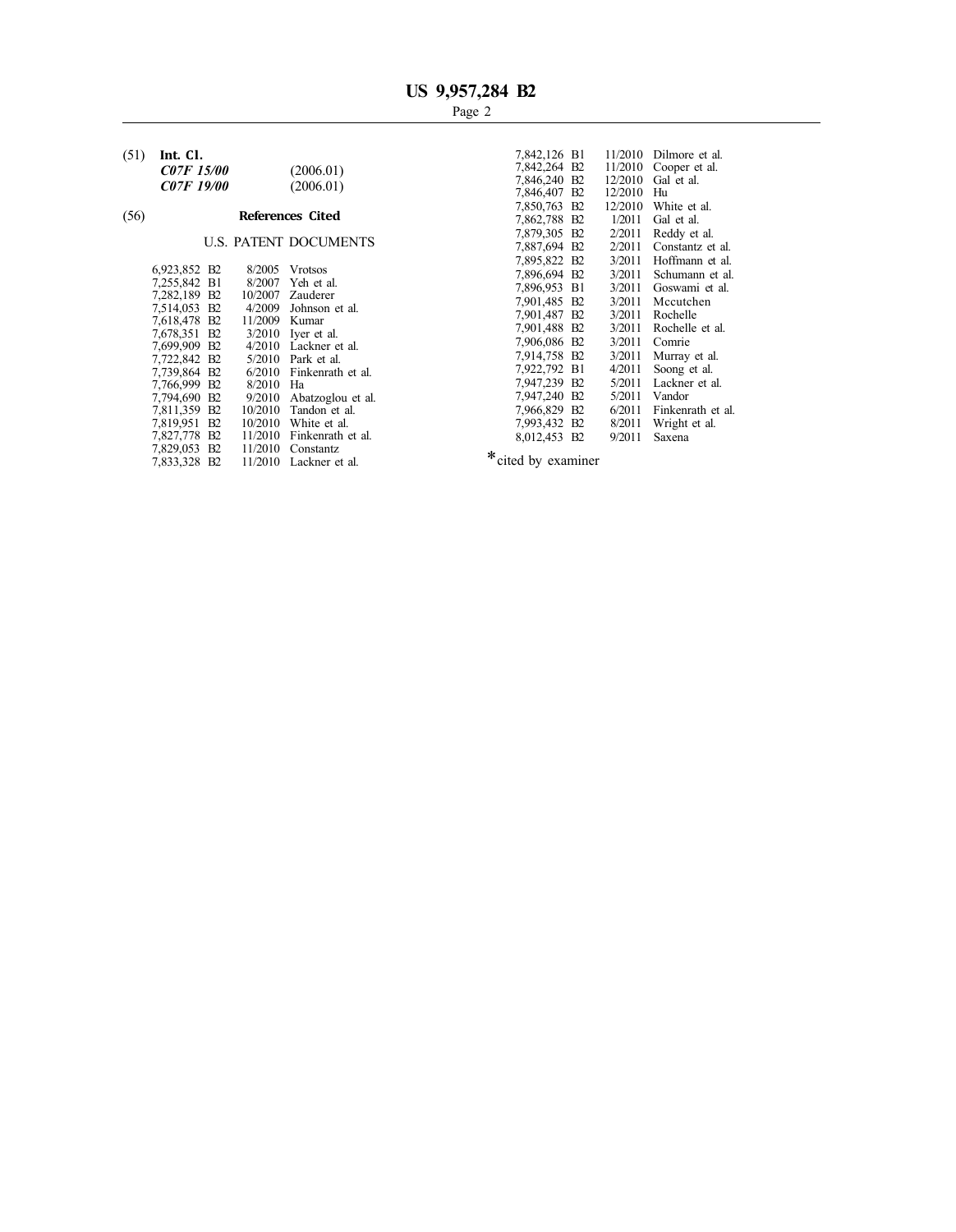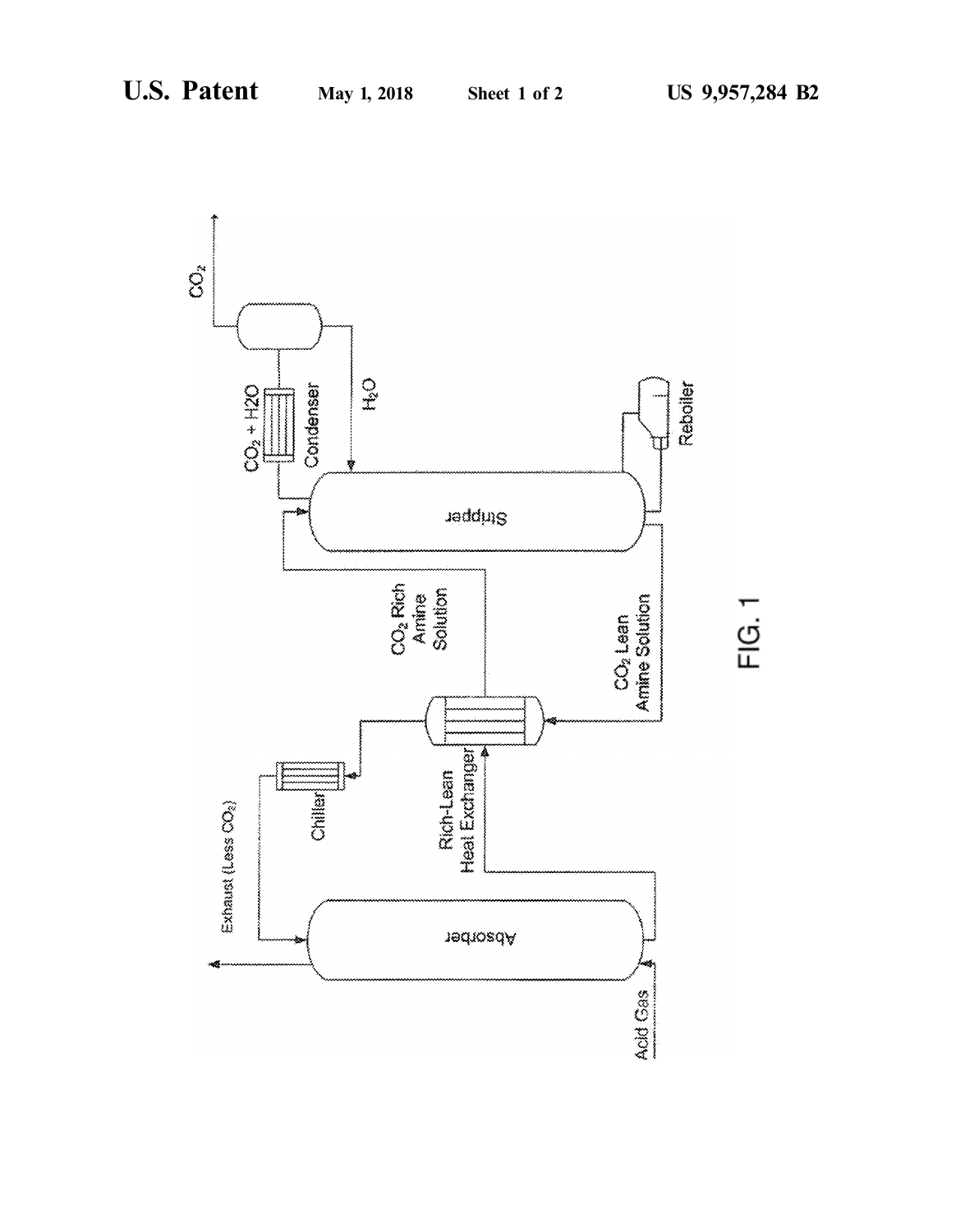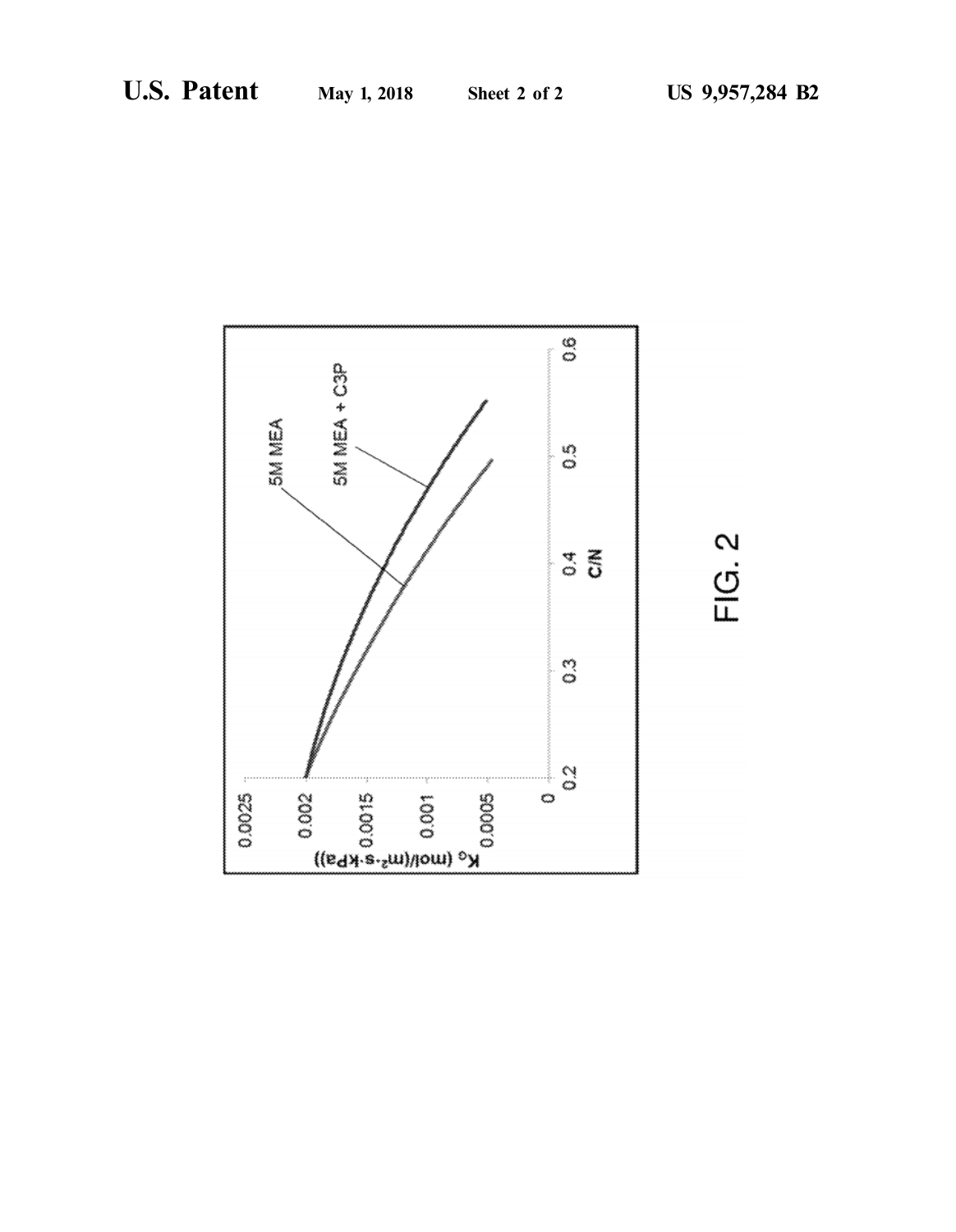# **METHOD OF INCREASING MASS TRANSFER RATE OF ACID GAS SCRUBBING SOLVENTS**

This document claims priority of U.S. Provisional Patent 5 Application Ser. No. 61/925,693, filed on Jan. 10, 2014, the full disclosure of which is incorporated herein by reference.

# TECHNICAL FIELD

The present invention relates generally to various methods and catalysts for increasing the overall mass transfer rate of acid gas scrubbing solvents utilizing various catalyst compounds.

# BACKGROUND 15

The cleanup of acid gasses or sour gas, such as  $C_0$  in particular, from natural gas and in oil refining has been an extensively practiced technology. The industrial removal of  $C_0$  from natural gas dates back to the 1930's. In the 21<sup>st</sup> 20 century, due to the potential impact of anthropogenic  $C_0$ , emissions on the climate, post-combustion  $C_02$  capture has gained tremendous attention. While several technologies exist for the removal of acid gasses one of the most commonly employed practices is the use of aqueous amines. 25 Of these amines, tertia<sub>ry</sub> amines are often used for natural gas applications due to their low energy of regeneration. For post-combustion  $CO<sub>2</sub>$  capture applications primary and sec- $\text{onda}_{\text{rv}}$  amines tend to be in part favored by their faster rate at the low gaseous  $C_2$  concentration condition. Regardless 30 of the application, the mass transfer rate in the absorber colunm dictates the size of the colurmi (capital cost) used and, consequently, has a substantial impact on the overall process cost. A simplified process depicting a thermal swing process is presented in FIG. 1. An aqueous amine solution is 35 circulated between the absorber **10** and stripper **12.** The gas, containing  $CO<sub>2</sub>$ , enters the bottom of the absorber where it contacts the aqueous amine absorbent removing it from the gas stream. The liquid solution,  $C_0$  rich amine solution, is then passed through a heat exchanger **14** to improve effi- <sup>40</sup> ciency before being heated to a higher temperature in the stripper 12. The stripper 12 removes the  $C_2$  as a gas from the amine solution to produce a lean, or  $C_0$  deficient solution. The lean solution is returned to the absorber **10** by

In order to minimize system capital (absorber cost) it is important to maximize the overall mass transfer rate for the scrubber system as there is a direct correlation between the two. This invention relates to methods for this purpose as

#### SUMMARY

A method is provided for increasing the overall mass transfer rate of acid gas scrubbing solvents. The method 55 comprises adding a catalyst compound to a fluid stream including an acid gas and an acid gas scrubbing solvent wherein that catalyst compound has a chemical formula:



(a) Mis any group VII B through XII B element; (b) x=neutral  $\dot{\mathbf{s}}_{\text{g}}$  ma donor or monovalent anion;

(c)

where:



where  $R_1$ = H, any alkyl, RCOOH (R=alkyl ranging from 0-10 carbons); OligoPEG, phosphate, ROH (R=alkyl ranging from 0-5 carbons),  $-[OCH<sub>2</sub>CH<sub>2</sub>]-m$  (m=number of repeat units); OH; S0<sub>3</sub>; N0<sub>2</sub>; amine, amide, carbonyl, Cl, Br, I, F,  $BH_3$ , [CH<sub>2</sub>Qt [Ar

 $R<sub>2</sub>= H$ , any alkyl, RCOOH (R=alkyl ranging from 0-10) carbons); OligoPEG, phosphate, ROH (R=alkyl ranging from 0-5 carbons),  $-[OCH<sub>2</sub>CH<sub>2</sub>]-m$  (m=number of repeat units); OH;  $SO_3$ ;  $NO_2$ ; amine, amide, carbonyl Cl, Br, I, F,  $BH<sub>3</sub>$ , [CH<sub>2</sub>Qt [Ar

 $R_3$ = H, any alkyl, RCOOH (R=alkyl ranging from 0-10) carbons); OligoPEG, phosphate, ROH (R=alkyl ranging from 0-5 carbons),  $-[OCH<sub>2</sub>CH<sub>2</sub>]$ -m (m=number of repeat units); OH;  $SO_3$ ; N $O_2$ ; amine, amide, carbonyl Cl, Br, I, F,  $BH<sub>3</sub>$ , [CH<sub>2</sub>Qt [Ar

 $R_4$ = H, any alkyl, RCOOH (R=alkyl ranging from 0-10 way of the heat exchanger 14 to repeat the process. 45 carbons); OligoPEG, phosphate, ROH (R=alkyl ranging from 0-5 carbons),  $-[OCH_2CH_2]$ -m (m=number of repeat units); OH;  $SO_3$ ;  $NO_2$ ; amine, amide, carbonyl Cl, Br, I, F,  $BH<sub>3</sub>$ , [CH<sub>2</sub>Qt [A]-

wo. This invention relates to methods for this purpose as  $R_5$  = H, any alkyl, RCOOH (R=alkyl ranging from 0-10 well as to catalyst compounds useful in those methods.  $50$  carbons). OlimpEG phosphate ROH (R=alkyl ranging carbons); OligoPEG, phosphate, ROH (R=alkyl ranging from 0-5 carbons),  $-[OCH<sub>2</sub>CH<sub>2</sub>]-m$  (m=number of repeat units); OH;  $SO_3$ ;  $NO_2$ ; amine, amide, carbonyl Cl, Br, I, F,  $BH_3$ , [CH<sub>2</sub>Qt [A]-

> $R_6$ = H, any alkyl, RCOOH (R=alkyl ranging from 0-10 carbons); OligoPEG, phosphate, ROH (R=alkyl ranging from 0-5 carbons),  $-$ [OCH<sub>2</sub>CH<sub>2</sub>]-m (m=number of repeat units); OH;  $SO_3$ ;  $NO_2$ ; amine, amide, carbonyl Cl, Br, I, F,  $BH<sub>3</sub>$ , [CH<sub>2</sub>Qt [Ar

- $_{60}$  R<sub>7</sub>= H, any alkyl, RCOOH (R=alkyl ranging from 0-10) carbons); OligoPEG, phosphate, ROH (R=alkyl ranging from 0-5 carbons),  $-[OCH<sub>2</sub>CH<sub>2</sub>]-m$  (m=number of repeat units); OH;  $SO_3$ ;  $NO_2$ ; amine, amide, carbonyl Cl, Br, I, F,  $BH<sub>3</sub>$ , [CH<sub>2</sub>Qt [Ar
- $65$  R<sub>8</sub>= H, any alkyl, RCOOH (R=alkyl ranging from 0-10) carbons); OligoPEG, phosphate, ROH (R=alkyl ranging from 0-5 carbons),  $-[OCH<sub>2</sub>CH<sub>2</sub>]-m$  (m=number of repeat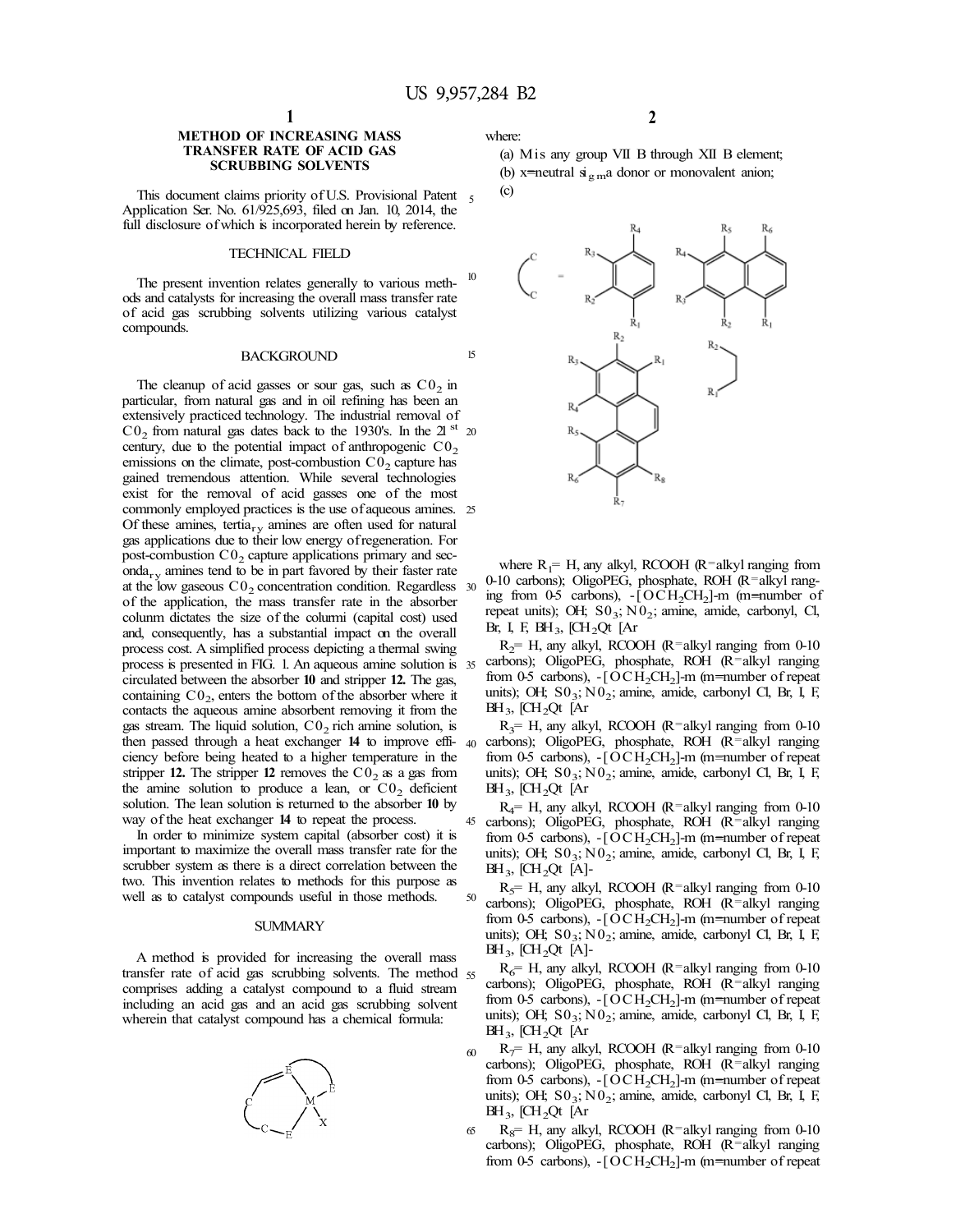5

15

units); OH; SO<sub>3</sub>; NO<sub>2</sub>; amine, amide, carbonyl Cl, Br, I, F,  $BH_3$ , [CH<sub>2</sub>Q]<sup>+</sup>[A]; and

 $[CH_2Q]^+[A]$ <sup>-</sup>



where A=monovalent anion: Cl, Br, I, F, PF $_6$ , BF<sub>4</sub>, acetate, trifluoroacetate,  $ClO<sub>4</sub>$ ,  $NO<sub>3</sub>$ , and

Q=monovalent cation: PR<sub>3</sub>, R=alkyl, cyclic alkyl, Ary!, 0-alkyl, 0-Aryl

NR<sub>3</sub>, R=alkyl, cyclic alkyl, N-heterocyclic ring, imidazole; and

(d)



where  $E_1 = N$ , P, S, B  $E_2 = N$ , P, S, O, B

 $n=1-10$ .

In an alternative embodiment, the method comprises adding a catalyst compound to a fluid stream including an  $35$ acid gas and an acid gas scrubbing solvent wherein that catalyst compound has a chemical formula:



where:

M is any group VII B through XII B element; (b) x=neutral  $\dot{\mathbf{s}}_{\text{g}}$  ma donor or monovalent anion; (c)





where  $R_1$ = H, any alkyl, RCOOH (R=alkyl ranging from 0-10 carbons); OligoPEG, phosphate, ROH (R=alkyl ranging from 0-5 carbons),  $-[OCH<sub>2</sub>CH<sub>2</sub>]-m$  (m=number of repeat units); OH; S0<sub>3</sub>; N0<sub>2</sub>; amine, amide, carbonyl, Cl, 20 Br, I, F, BH<sub>3</sub>, [CH<sub>2</sub>Qt [A<sub>r</sub>

 $R<sub>2</sub>= H$ , any alkyl, RCOOH (R=alkyl ranging from 0-10) carbons); OligoPEG, phosphate, ROH (R=alkyl ranging from 0-5 carbons),  $-[OCH<sub>2</sub>CH<sub>2</sub>]-m$  (m=number of repeat units); OH;  $SO_3$ ;  $NO_2$ ; amine, amide, carbonyl Cl, Br, I, F,  $25$  BH<sub>3</sub>, [CH<sub>2</sub>Qt [A<sub>r</sub>

 $R_3$ = H, any alkyl, RCOOH (R=alkyl ranging from 0-10 carbons); OligoPEG, phosphate, ROH (R=alkyl ranging from 0-5 carbons),  $-[OCH<sub>2</sub>CH<sub>2</sub>]-m$  (m=number of repeat units); OH;  $SO_3$ ; N $O_2$ ; amine, amide, carbonyl Cl, Br, I, F,  $^{30}$  BH<sub>3</sub>, [CH<sub>2</sub>Qt [A]-

 $R_4$ = H, any alkyl, RCOOH (R=alkyl ranging from 0-10 carbons); OligoPEG, phosphate, ROH (R=alkyl ranging from 0-5 carbons),  $-[OCH<sub>2</sub>CH<sub>2</sub>]-m$  (m=number of repeat  $35$  units); OH;  $S0_3$ ; N $0_2$ ; amine, amide, carbonyl Cl, Br, I, F,  $BH<sub>3</sub>$ , [CH<sub>2</sub>Qt [A]-

 $R_5$ = H, any alkyl, RCOOH (R=alkyl ranging from 0-10 carbons); OligoPEG, phosphate, ROH (R=alkyl ranging from 0-5 carbons),  $-$ [OCH<sub>2</sub>CH<sub>2</sub>]-m (m=number of repeat  $_{40}$  units); OH;  $SO_3$ ; N $O_2$ ; amine, amide, carbonyl Cl, Br, I, F,  $BH_3$ , [CH<sub>2</sub>Qt [A]-

 $R_6$  = H, any alkyl, RCOOH (R=alkyl ranging from 0-10) carbons); OligoPEG, phosphate, ROH (R=alkyl ranging from 0-5 carbons),  $-[OCH<sub>2</sub>CH<sub>2</sub>]-m$  (m=number of repeat 45 units); OH;  $SO_3$ ; N $O_2$ ; amine, amide, carbonyl Cl, Br, I, F,  $BH_3$ , [CH<sub>2</sub>Qt [A]-

 $R_7$  = H, any alkyl, RCOOH (R=alkyl ranging from 0-10 carbons); OligoPEG, phosphate, ROH (R=alkyl ranging from 0-5 carbons),  $-[OCH<sub>2</sub>CH<sub>2</sub>]-m$  (m=number of repeat  $50$  units); OH;  $S_0$ ; N $0_2$ ; amine, amide, carbonyl Cl, Br, I, F,  $BH<sub>3</sub>$ , [CH<sub>2</sub>Qt [A<sub>r</sub>

 $R<sub>8</sub>= H$ , any alkyl, RCOOH (R=alkyl ranging from 0-10) carbons); OligoPEG, phosphate, ROH (R=alkyl ranging from 0-5 carbons),  $-[OCH<sub>2</sub>CH<sub>2</sub>]-m$  (m=number of repeat  $55$  units); OH;  $SO_3$ ; NO<sub>2</sub>; amine, amide, carbonyl Cl, Br, I, F,  $BH_3$ ,  $[CH_2Qt [Ar; and]  
ICH<sub>2</sub>Ok [Ar =]$ 

 $[CH_2Qt]$  [Ar

60



where A=monovalent anion: CI, Br, I, F,  $F_6$ , BF<sub>4</sub>,  $66$  acetate, trifluoroacetate, Cl0<sub>4</sub>, N0<sub>3</sub>, and

Q=monovalent cation:  $PR_3$ , R=alkyl, cyclic alkyl, Ary!, 0-alkyl, 0-Aryl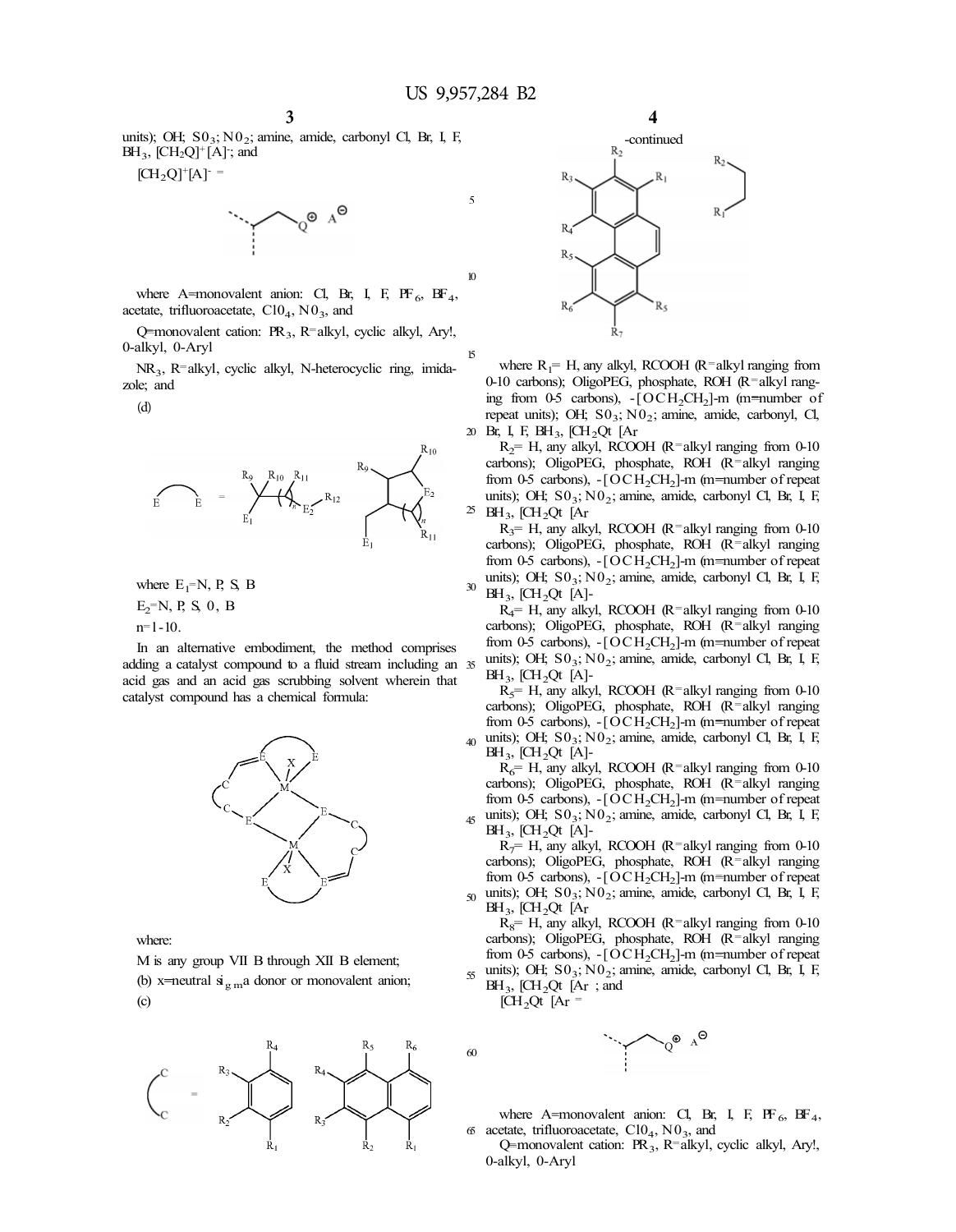5

15

 $\mathfrak{D}$ 

30

35

40

NR<sub>3</sub>, R=alkyl, cyclic alkyl, N-heterocyclic ring, imidazole

(d)

$$
E = \sum_{E_1}^{R_9} \underbrace{R_{10} R_{11}}_{E_1} R_{12} \underbrace{R_9}_{E_1} \underbrace{R_{10}}_{E_1} \underbrace{E_2}_{R_{11}}
$$

where  $E_1 = N$ , P, S, B  $E_2=N, P, S, 0, B$  $n=1-10$ .

In yet another embodiment, the method comprises adding a catalyst compound to a fluid stream including an acid gas  $\boldsymbol{\mathfrak{D}}$ and an acid gas scrubbing solvent wherein that catalyst compound has a chemical formula:



where:

(a) Mis any group VII B through XII B element;

(b) x=neutral sigma donor or monovalent anion; and (c)





 $R_1$ = H, any alkyl, RCOOH (R=alkyl ranging from 0-10 carbons); OligoPEG, phosphate, ROH (R=alkyl ranging  $45$  from 0-5 carbons),  $-[OCH<sub>2</sub>CH<sub>2</sub>]$  and repeats thereof;

OH;  $S0_3$ ;  $N0_2$ ; amine, amide, carbonyl, Cl, Br, I, F, BH<sub>3</sub>,  $[CH<sub>2</sub>Q]+[A]$ -; and  $[CH_2Q]+[A]$ - =

50

55



where A=monovalent anion: Cl, Br, I, F, PF  $_6$  BF<sub>4</sub>, acetate, trifluoroacetate,  $C10_4$ ,  $N0_3$ , and

60 Q=monovalent cation: P(R)<sub>3</sub>, R=alkyl, cyclic alkyl, Ary!, 0-alkyl, 0-Aryl;

NR<sub>3</sub>, R<sup>=</sup>alkyl, cyclic alkyl, N-heterocyclic ring, imidazole; and

 $R_2$ =CE; where C=any alkyl, cyclic alkyl, aryl, and E=OH, NH<sub>2</sub>, N(R)<sub>3</sub>, R=alkyl, cyclic alkyl, N-heterocyclic ring,  $65$  imidazole, morpholine.

In one possible embodiment, the catalysts compound has a chemical formula: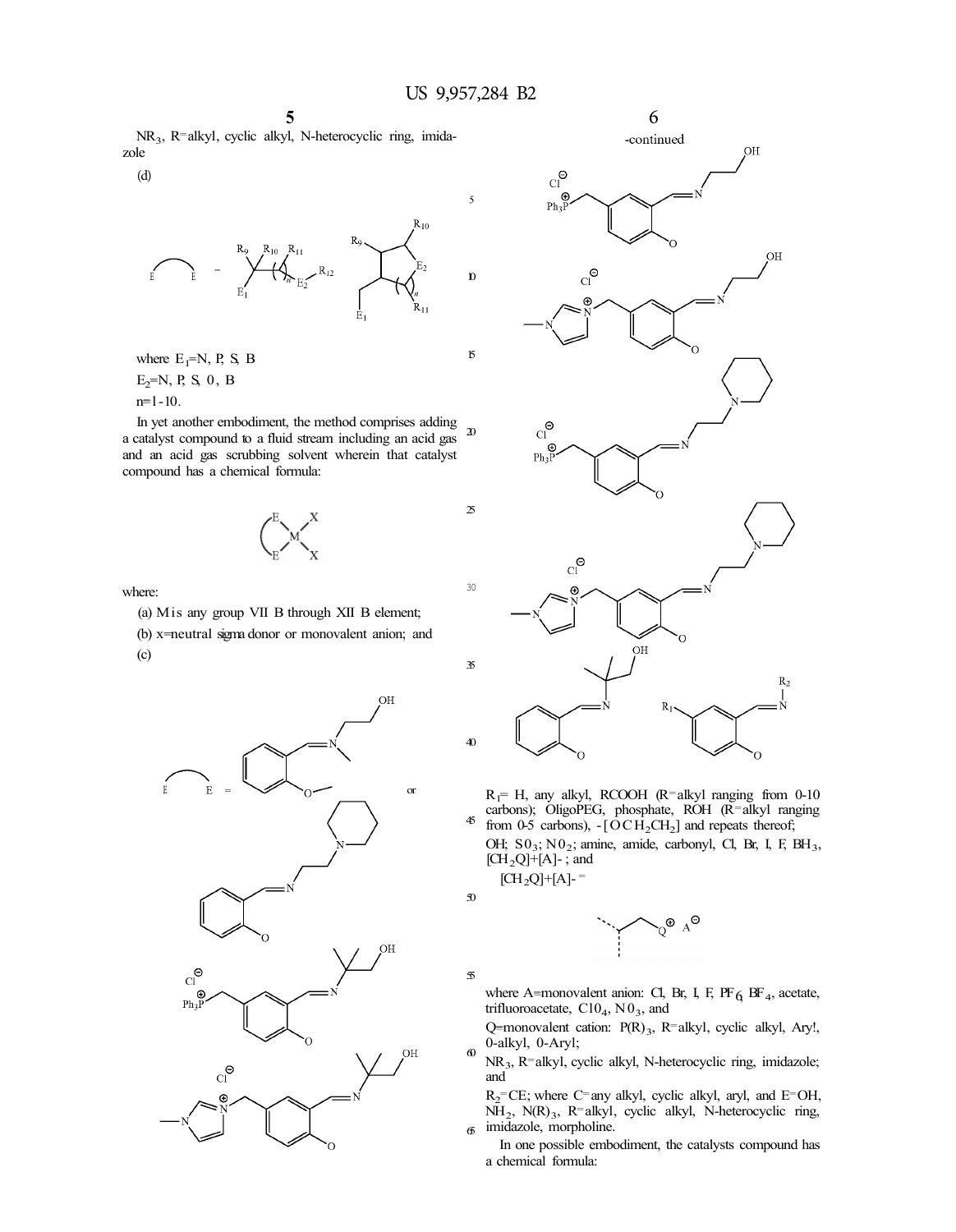

**7** 

In one possible embodiment, the catalysts compound has a chemical formula:



In one possible embodiment, the catalysts compound has a chemical formula:



In one possible embodiment, the catalysts compound has a chemical formula:



In one possible embodiment, the catalysts compound has  $45$ a chemical formula:



In one possible embodiment, the catalysts compound has  $\overline{5}$  a chemical formula:



In one possible embodiment, the catalysts compound has a chemical formula:



10 In one possible embodiment, the catalysts compound has a chemical formula:



In one possible embodiment, the catalysts compound has a chemical formula:



40 In one possible embodiment, the catalysts compound has a chemical formula:



In any of the embodiments, the neutral sigma donor or monovalent anion may be selected from a group consisting of  $H_2$ 0, Cl, Br, F, I, acetate, triflate, perchlorate, nitro, 60 pyridine, ethanol, methanol, tetrahydrofuran, dimethylsulfoxide, carbonate, bicarbonate, sulfate, nitrate and nitrite.

In any of the embodiments, the acid gas scrubbing solvent includes an amine or a mixture of amines, and/or no-amine based solvent such as alkali carbonate/bicarbonate solution. 65 In one possible embodiment the acid gas scrubbing solvent includes a mixture of (a) a promoter amine and (b) a tertiary amme.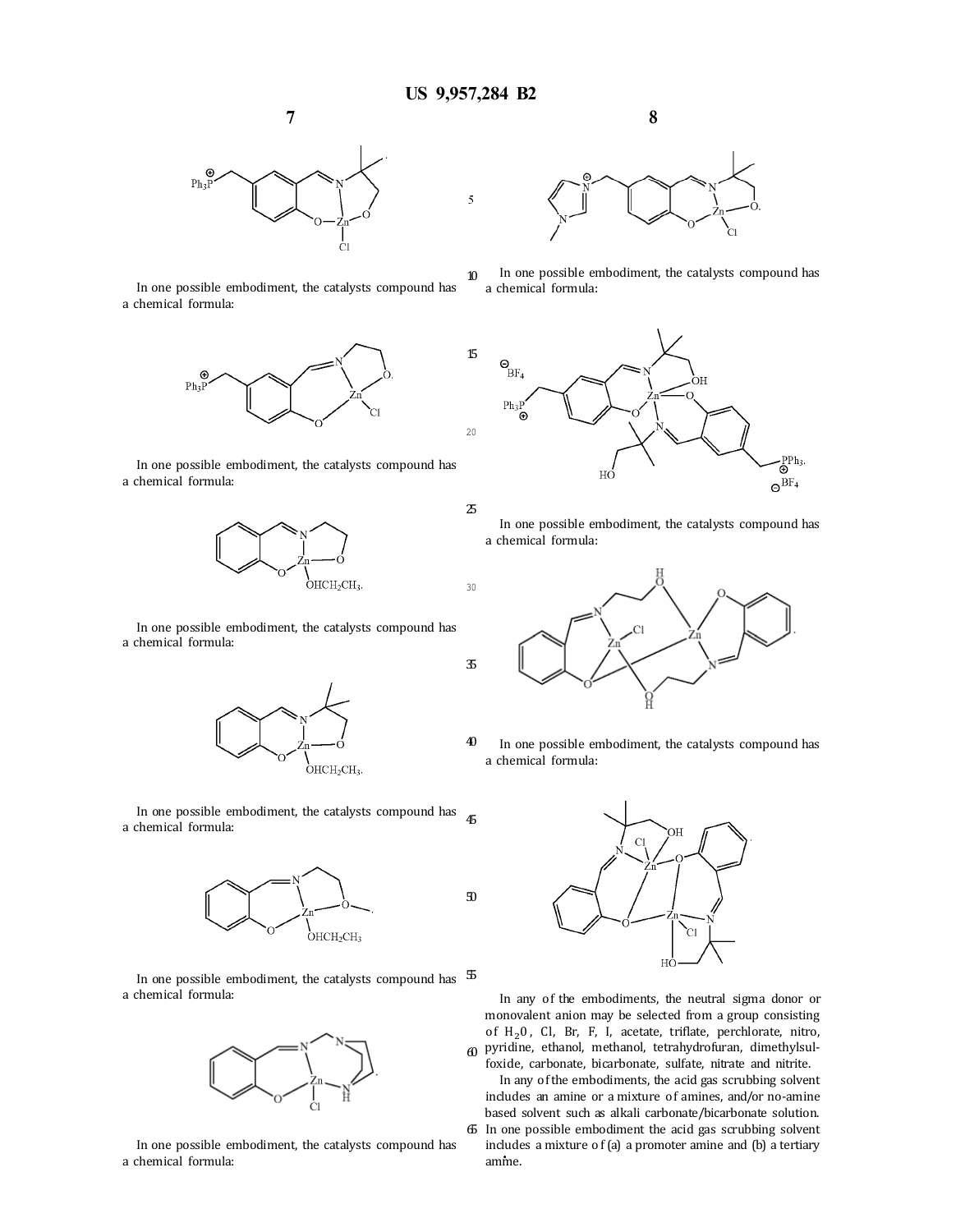where:

In one possible embodiment, the acid gas scrubbing solvent includes chemical compounds selected from a group including but not limited to, monoethanolamine (MEA), l-amino-2-propanol (1A2P), 3-amino-1-propanol, 2-amino- <sup>5</sup> 1-propanol, 2-amino-1-butanol, l-amino-2-butanol, 3-amino-2-butanol, 2-(methylamino )ethanonol (MAE), 2-( ethylamino )ethanol, morpholine, piperazine (PZ), 1-methylpiperazine (NMP), 2-methylpiperazine, hydroxyp- <sup>10</sup> iperadine, 2-piperidineethanol, N-aminoethylpierazine (AEP), aminopropylmorpholine, 4-aminopiperidine, 2-amino-2-methyl-1-propanol (AMP), diethanolamine (DEA), diisopropanolamine (DIPA), glycine, alanine, -al- <sup>15</sup> annine, sarcosine, ethylene diamine (EDA), 1,3-propanediamine, 1,4-butanediamine, 1, 5-pentanediamine, 1, 6-hexanediamine, methyldiethanolamine (MDEA), triethanolamine (TEA), dimethylethanolamine (DMEA), N,N,N',N'-tetram- <sup>20</sup> ethy 1-1,8-naphthalenediamine, diethy lmonoethanolamine, dipropylmonoethanolamine, 1,4-dimethylpiperazine, N N,N',N'-tetramethyl-1,6-hexanediamine, N,N,N',N'-tetrakis (2-hydroxyethyl)ethylenediamine, N,N,N',N',N"-pentam- <sup>25</sup> ethyldiethylenetriamine, N,N,N',N'-tetramethylethylenediamine, N,N,N',N'-tetramethylpropane-1,3-diamine, N,N,N', N'-tetramethylbutane-1,4-diamine, N,N,N' ,N'-tetramethyl-1,5-pentanediamine, alkali carbonate, and mixtures thereof.  $\frac{30}{20}$ 

Further the catalyst compound is provided at a concentration of between about 0.05 mM and about 100 mM.

Various catalyst compounds are also claimed.

# BRIEF DESCRIPTION OF THE DRAWING FIGURES

The accompanying drawings incorporated herein and forming a part of the specification, illustrate several aspects of the present method and together with the description 40 serve to explain certain principles thereof. In the drawings:

FIG. 1 is a schematical illustration of a process for removing acid gas from a fluid stream utilizing solvent and thermal swing regeneration.

FIG. 2 is a plot of mass transfer coefficients versus carbon 45 loading from WWC testing of 30 wt % MEA and 30 wt % MEA with 2 mM CAER-C3P at 40° C.

# DETAILED DESCRIPTION

This document relates generally to methods and catalysts for increasing overall mass transfer rate of acid gas scrubbing solvents as well as to novel transition metal monomer complexes incorporating a single transition metal atom.

The method may be broadly described as comprising 55 adding a catalyst compound to a fluid stream including an acid gas and an acid gas scrubbing solvent. The catalyst compound has a chemical formula:



**10** 

(b) M is any group VII B through XII B element; (b) x=neutral sigma donor or monovalent anion; (c)



where  $R=H$ , any alkyl, RCOOH ( $R$ <sup>=</sup> alkyl ranging from 0-10 carbons); OligoPEG, phosphate, ROH (R=alkyl ranging from 0-5 carbons),  $-[OCH_2CH_2]$ -m (m=number of repeat units); OH;  $S0_3$ ; N $0_2$ ; amine, amide, carbonyl, Cl, Br, I, F,  $BH_3$ , [CH<sub>2</sub>Qt [Ar

 $R<sub>2</sub>= H$ , any alkyl, RCOOH (R= alkyl ranging from 0-10)  $35$  carbons); OligoPEG, phosphate, ROH (R= alkyl ranging from 0-5 carbons),  $-$ [OCH<sub>2</sub>CH<sub>2</sub>] $-$ m (m=number of repeat units); OH;  $S0_3$ ; N $0_2$ ; amine, amide, carbonyl Cl, Br, I, F,  $BH<sub>3</sub>$ , [CH<sub>2</sub>Qt [Ar

 $R_3$ = H, any alkyl, RCOOH (R= alkyl ranging from 0-10) carbons); OligoPEG, phosphate, ROH (R= alkyl ranging from 0-5 carbons),  $-$ [OCH<sub>2</sub>CH<sub>2</sub>] $-$ m (m=number of repeat units); OH;  $S0_3$ ; N $0_2$ ; amine, amide, carbonyl Cl, Br, I, F,  $BH<sub>3</sub>$ , [CH<sub>2</sub>Qt [Ar

 $R_4$ = H, any alkyl, RCOOH (R= alkyl ranging from 0-10 carbons); OligoPEG, phosphate, ROH (R= alkyl ranging from 0-5 carbons),  $-$ [OCH<sub>2</sub>CH<sub>2</sub>] $-$ m (m=number of repeat units); OH;  $S0_3$ ; N $0_2$ ; amine, amide, carbonyl Cl, Br, I, F,  $BH<sub>3</sub>$ , [CH<sub>2</sub>Qt [A]-

 $R_5$ = H, any alkyl, RCOOH (R= alkyl ranging from 0-10 carbons); OligoPEG, phosphate, ROH (R= alkyl ranging from 0-5 carbons),  $-$ [OCH<sub>2</sub>CH<sub>2</sub>] $-$ m (m=number of repeat units); OH;  $S0_3$ ; N $0_2$ ; amine, amide, carbonyl Cl, Br, I, F,  $BH<sub>3</sub>$ , [CH<sub>2</sub>Qt [A]-

 $R_6$ = H, any alkyl, RCOOH (R= alkyl ranging from 0-10 carbons); OligoPEG, phosphate, ROH (R= alkyl ranging from 0-5 carbons),  $-[OCH<sub>2</sub>CH<sub>2</sub>]-m$  (m=number of repeat units); OH;  $S0_3$ ; N $0_2$ ; amine, amide, carbonyl Cl, Br, I, F,  $BH<sub>3</sub>$ , [CH<sub>2</sub>Qt [Ar

 $R_7$ = H, any alkyl, RCOOH (R= alkyl ranging from 0-10 carbons); OligoPEG, phosphate, ROH (R= alkyl ranging from 0-5 carbons),  $-$ [OCH<sub>2</sub>CH<sub>2</sub>] $-$ m (m=number of repeat units); OH;  $S0_3$ ; N $0_2$ ; amine, amide, carbonyl Cl, Br, I, F,  $BH<sub>3</sub>$ , [CH<sub>2</sub>Qt [Ar

 $6\text{ R}_8$ = H, any alkyl, RCOOH (R= alkyl ranging from 0-10) carbons); OligoPEG, phosphate, ROH (R= alkyl ranging from 0-5 carbons),  $-$ [OCH<sub>2</sub>CH<sub>2</sub>] $-$ m (m=number of repeat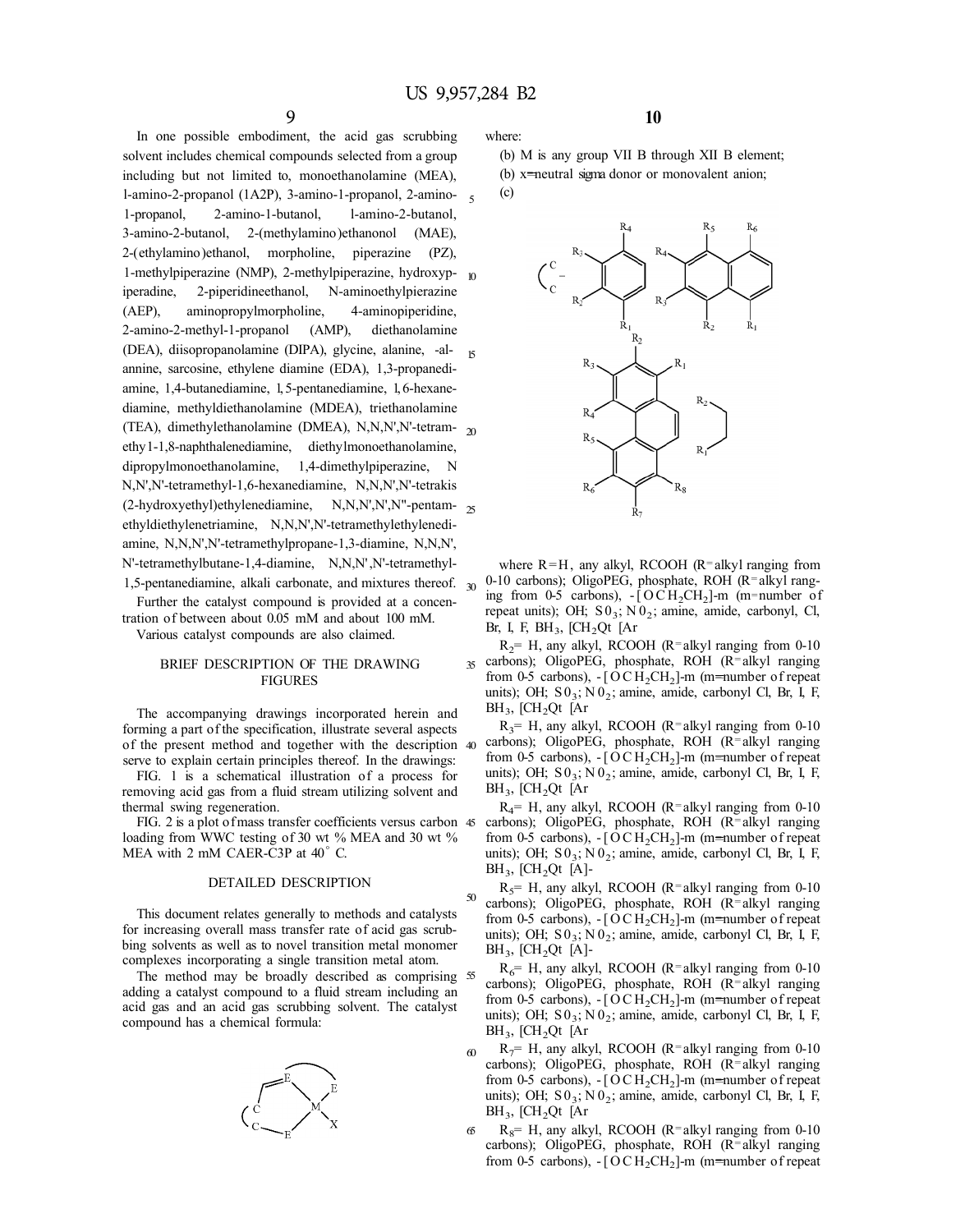5

15

20

25

30

units); OH;  $SO_3$ ;  $NO_2$ ; amine, amide, carbonyl Cl, Br, I, F,  $BH<sub>3</sub>$ , [CH<sub>2</sub>Q]<sup>+</sup>[A]<sup>-</sup>; and

 $[CH_2Q]^+[A]$ <sup>--</sup>



where A=monovalent anion: CI, Br, I, F, IF  $_6$  BF<sub>4</sub>, acetate, trifluoroacetate,  $ClO<sub>4</sub>$ ,  $NO<sub>3</sub>$ , and

Q=monovalent cation: PR<sub>3</sub>, R=alkyl, cyclic alkyl, Ary!, 0-alkyl, 0-Aryl

NR<sup>3</sup> , R=alkyl, cyclic alkyl, N-heterocyclic ring, imidazole; and

(d)



where  $E_1 = N$ , P, S, B  $E_2=N, P, S, 0, B$  $n=$  l  $-10$ .

Specific catalyst compounds useful in this method include, but are not limited to the following:



-continued  $\Theta_{\mathrm{BF_{4}}}$  $Ph_3F$ ົດ  $\oplus^{\text{PPh}_3}$ HÓ  $\mathsf{B}^{\mathrm{BF}_4}$ 

12

In another possible embodiment, the method may be broadly described as comprising adding a catalyst compound to a fluid stream including an acid gas and an acid gas scrubbing solvent. The catalyst compound has a chemical formula:



where:

(a) Mis any group VII B through XII B element; (b) x=neutral  $\dot{\mathbf{s}}_{\text{g m}}$ a donor or monovalent anion; (c)



where  $R_1$ = H, any alkyl, RCOOH (R=alkyl ranging from 0-10 carbons); OligoPEG, phosphate, ROH (R=alkyl ranging from 0-5 carbons),  $-[OCH<sub>2</sub>CH<sub>2</sub>]-m$  (m=number of repeat units); OH; S0<sub>3</sub>; N0<sub>2</sub>; amine, amide, carbonyl, Cl,  $66$  Br, I, F, BH<sub>3</sub>, [CH<sub>2</sub>Qt [Ar

 $R_2$ = H, any alkyl, RCOOH (R=alkyl ranging from 0-10 carbons); OligoPEG, phosphate, ROH (R=alkyl ranging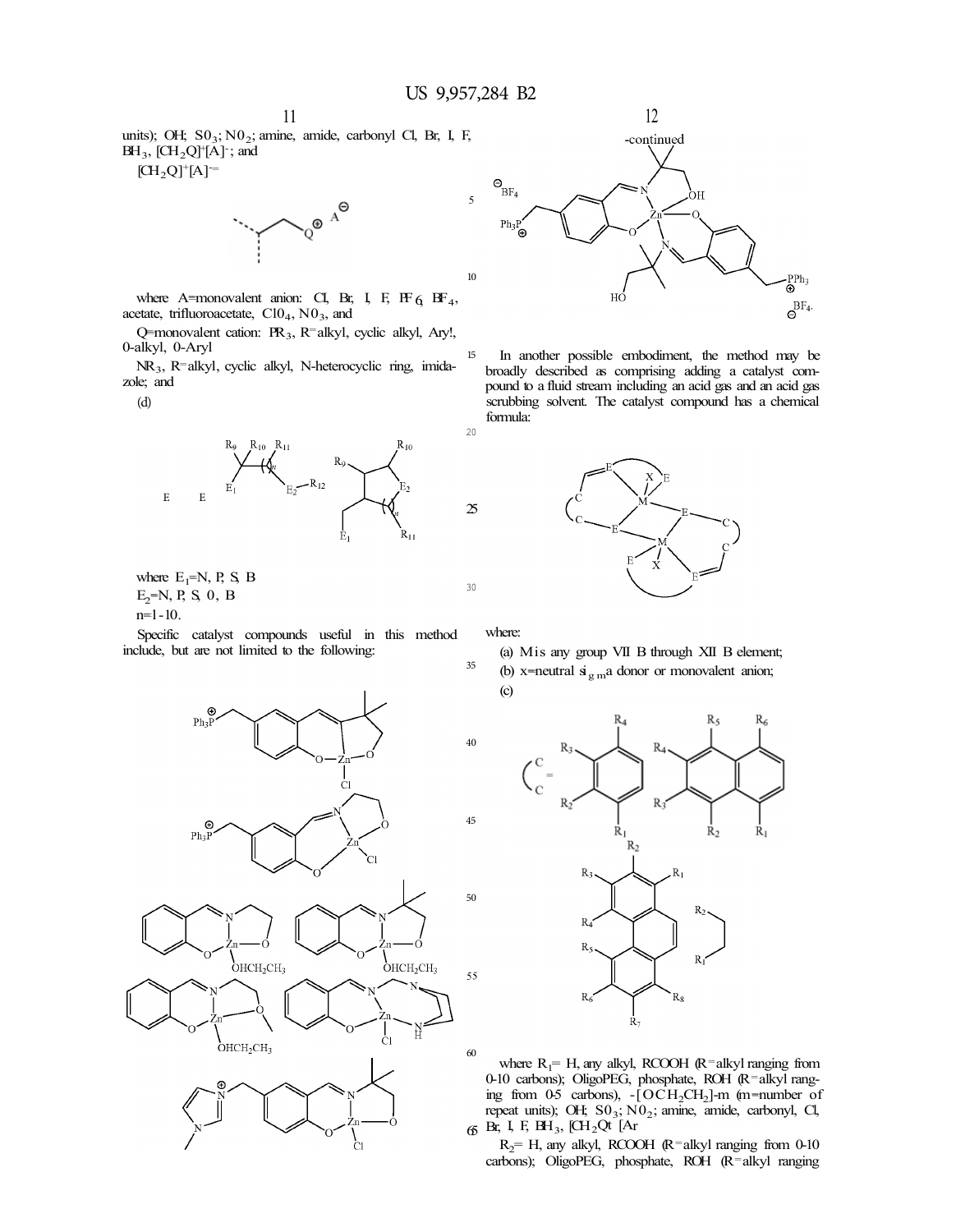from 0-5 carbons),  $-[OCH<sub>2</sub>CH<sub>2</sub>]-m$  (m=number of repeat units); OH;  $SO_3$ ;  $NO_2$ ; amine, amide, carbonyl Cl, Br, I, F,  $BH<sub>3</sub>$ , [CH<sub>2</sub>Qt [A]-

 $R_3$ = H, any alkyl, RCOOH (R=alkyl ranging from 0-10 carbons); OligoPEG, phosphate, ROH (R=alkyl ranging from 0-5 carbons),  $-[OCH<sub>2</sub>CH<sub>2</sub>]-m$  (m=number of repeat units); OH;  $SO_3$ ;  $NO_2$ ; amine, amide, carbonyl Cl, Br, I, F,  $BH<sub>3</sub>$ , [CH<sub>2</sub>Qt [Ar

 $R_4$ = H, any alkyl, RCOOH (R=alkyl ranging from 0-10 10 carbons); OligoPEG, phosphate, ROH (R=alkyl ranging from 0-5 carbons),  $-[OCH<sub>2</sub>CH<sub>2</sub>]$ -m (m=number of repeat units); OH;  $SO_3$ ;  $NO_2$ ; amine, amide, carbonyl Cl, Br, I, F,  $BH<sub>3</sub>$ , [CH<sub>2</sub>Qt [Ar

 $R_5$ = H, any alkyl, RCOOH (R=alkyl ranging from 0-10 carbons); OligoPEG, phosphate, ROH (R=alkyl ranging from 0-5 carbons),  $-[OCH<sub>2</sub>CH<sub>2</sub>]-m$  (m=number of repeat units); OH;  $SO_3$ ;  $NO_2$ ; amine, amide, carbonyl Cl, Br, I, F,  $BH<sub>3</sub>$ , [CH<sub>2</sub>Qt [A]-15 20

 $R<sub>6</sub>= H$ , any alkyl, RCOOH (R=alkyl ranging from 0-10) carbons); OligoPEG, phosphate, ROH (R=alkyl ranging from 0-5 carbons),  $-[OCH<sub>2</sub>CH<sub>2</sub>]-m$  (m=number of repeat units); OH;  $SO_3$ ;  $NO_2$ ; amine, amide, carbonyl Cl, Br, I, F,  $BH<sub>3</sub>$ , [CH<sub>2</sub>Qt [Ar  $\tilde{z}$ 

 $R_7$ = H, any alkyl, RCOOH (R=alkyl ranging from 0-10) carbons); OligoPEG, phosphate, ROH (R=alkyl ranging from 0-5 carbons),  $-[OCH<sub>2</sub>CH<sub>2</sub>]-m$  (m=number of repeat units); OH;  $SO_3$ ; N $O_2$ ; amine, amide, carbonyl Cl, Br, I, F,  $_{30}$  $BH_3$ ,  $CH_2Qt$  [Ar

 $R<sub>8</sub>$  = H, any alkyl, RCOOH (R=alkyl ranging from 0-10 carbons); OligoPEG, phosphate, ROH (R=alkyl ranging from 0-5 carbons),  $-[OCH<sub>2</sub>CH<sub>2</sub>]$ -m (m=number of repeat units); OH;  $SO_3$ ;  $NO_2$ ; amine, amide, carbonyl Cl, Br, I, F,  $BH<sub>3</sub>$ , [CH<sub>2</sub>Qt [Ar ; and

 $[CH<sub>2</sub>Ot]$   $[Ar =$ 



where A=monovalent anion: Cl, Br, I, F, PF $_6$ , BF4, acetate, trifluoroacetate,  $ClO<sub>4</sub>$ ,  $NO<sub>3</sub>$ , and

Q=monovalent cation: PR<sub>3</sub>, R=alkyl, cyclic alkyl, Ary!, 0-alkyl, 0-Aryl

zole

(d)



 $\epsilon$ 

where  $E_1 = N$ , P, S, B  $E_2 = N$ , P, S, O, B  $n=$  l  $-10$ .

**14**

Specific catalyst compounds useful in this embodiment of the method include, but are not limited to the following:



Still further, the method relates to a more efficient removal of carbon dioxide from a gaseous stream containing carbon dioxide and/or other acidic gases. In particular, the method 35 separates carbon dioxide from a gas mixture using a combination of a homogeneous  $CO<sub>2</sub>$  hydration catalyst in the presence of an amine(s) and/or ionic carbonate/bicarbonate. The combination of catalyst and amine(s) and/or chemicals 40 provides an overall increase in mass transfer rate resulting in either 1) lower capital cost for CCS due to smaller absorber tower, or 2) reduced energy cost in the stripper from obtaining a more carbon rich solution. The catalysts have the ability to react with  $CO<sub>2</sub>$  in the gas stream to form bicarbonate which reacts with the amine( s) to form an ammonium bicarbonate or carbamate where the  $C_0$  is now considered absorbed.

 $\overline{NR}_3$ , R=alkyl, cyclic alkyl, N-heterocyclic ring, imida-  $\overline{30}$  It was originally believed that C0<sub>2</sub> hydration catalyst required a 4-coordinate ligand in order to stabilize the metal center and show  $CO<sub>2</sub>$  hydration activity under carbon capture conditions. However, recent results obtained at the 55 CAER show that catalysts containing 2-coordinate (bidentate) ligands of the general structure



 $65$ are capable of increasing the overall mass transfer of carbon capture by aqueous capture solutions. A recent catalyst identified by the CAER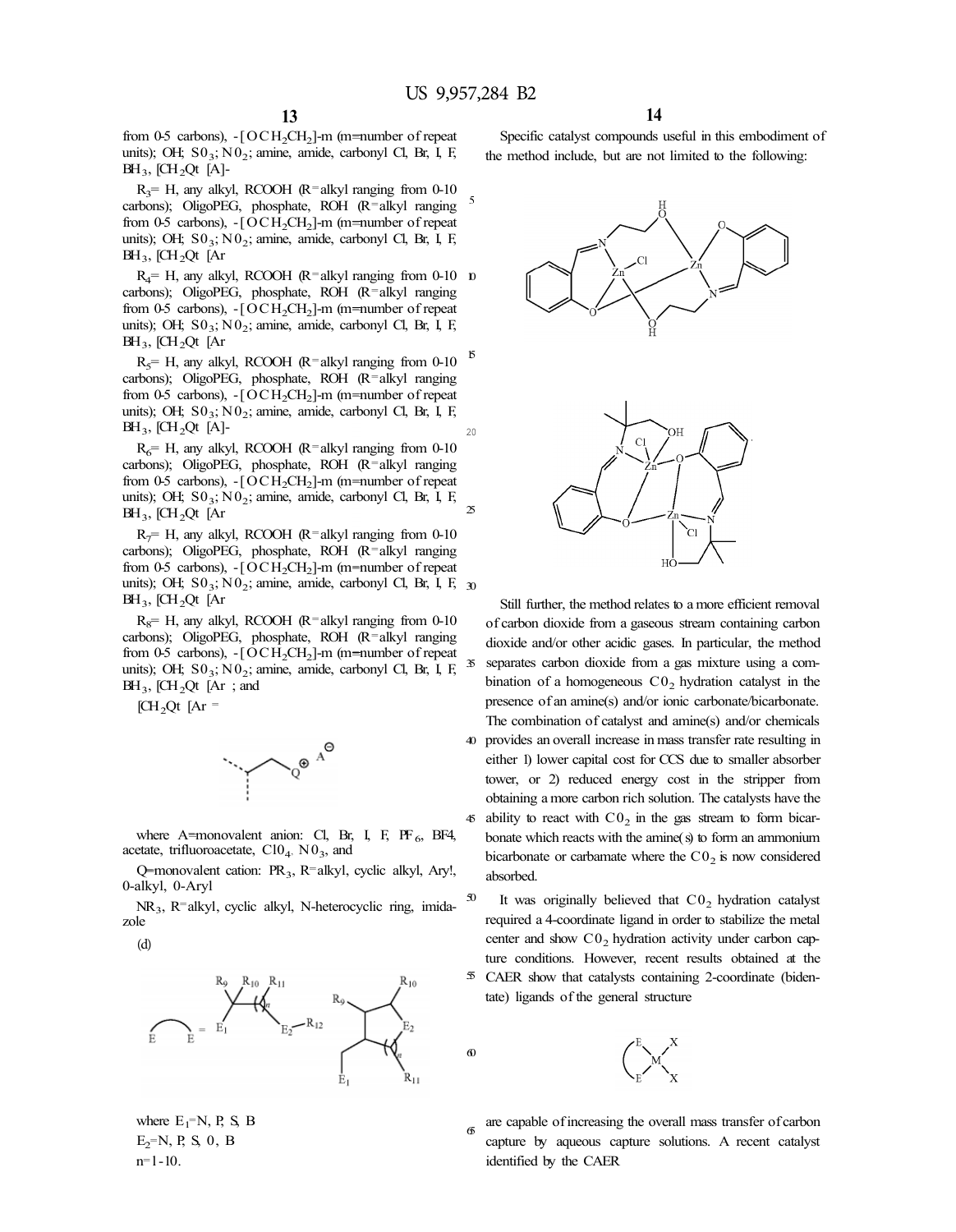

This catalyst contains a 2-coordinate, bidentate moiety from the ligand while monovalent anions occupy the other coordination sites.

Without limiting the scope of the method, a possible  $20$ example of the system would consist of 0.001-0.1 wt% of catalyst containing a bidentate ligand and more than 20 wt % of amine(s), ethanolamine (MEA), methylydiethanolamine (MDEA), triethanolamine (TEA), dimethylethanolamine (DMEA), l-amino-2-propanol (1A2P), 2-amino- $25$ 1-propanol (1A2P), 3-aminopropanol, sodium ion, potassium ion, or combinations thereof, for examples.

Addition of catalyst CAER-C3P (2 mM) to a 30% ethanolamine solution resulted in a -25% increase in mass 30 transfer rate over the working range of the solvent (see FIG. 2). As shown in FIG. 2, a greater enhancement in mass transfer is observed at higher carbon loadings (C/N>0.4, where C/N is the ratio of moles of carbon in solution 35 compared to the moles of amine). This suggests that the rate of the catalyst is on the order of  $10^5$  M-1s-1, two orders of magnitude higher than previous state-of-the-art catalyst,  $[Zn(cyclen)(H_2 0)]^2$ +. Primary amines react very rapidly 40 with  $C_0$  and in order for a catalyst to contribute to the overall mass transfer second order rate constants must of the magnitude of  $10^5$  M-1s-1. This is the first example of catalysts containing a 2-coordinate, bidentate ligand showing activity in concentrated primary amine solutions.

The success of catalyst CAER-C3P in increasing overall mass transfer rates in 30 wt % MEA opened a new and novel area for catalyst development towards carbon capture pur- 50 poses. Based on these results we developed a new family of C  $0<sub>2</sub>$  hydration catalysts that are less synthetically demanding than previous catalysts and thus more cost effective. That new catalyst family is schematically illustrated below. 55





In another possible embodiment, the method may be broadly described as comprising adding a catalyst compound to a fluid stream including an acid gas and an acid gas scrubbing solvent. The catalyst compound has a chemical formula:



where:

(a) Mis any group VII B through XII B element; (b) x=neutral  $\dot{\mathbf{s}}_{\text{g}}$  ma donor or monovalent anion; and (c)



For any of the embodiments, the neutral sigma donor or monovalent anion may be selected from a group consisting of  $H<sub>2</sub>0$ , Cl, Br, F, I, acetate, triflate, perchlorate, nitro, pyridine, ethanol, methanol, tetrahydrofuran, dimethylsulfoxide, carbonate, bicarbonate, sulfate, nitrate and nitrite.

For any of the method embodiments the acid gas scrubbing solvent may include an amine. In one possible embodiment the acid gas scrubbing solvent includes a mixture of (a)

3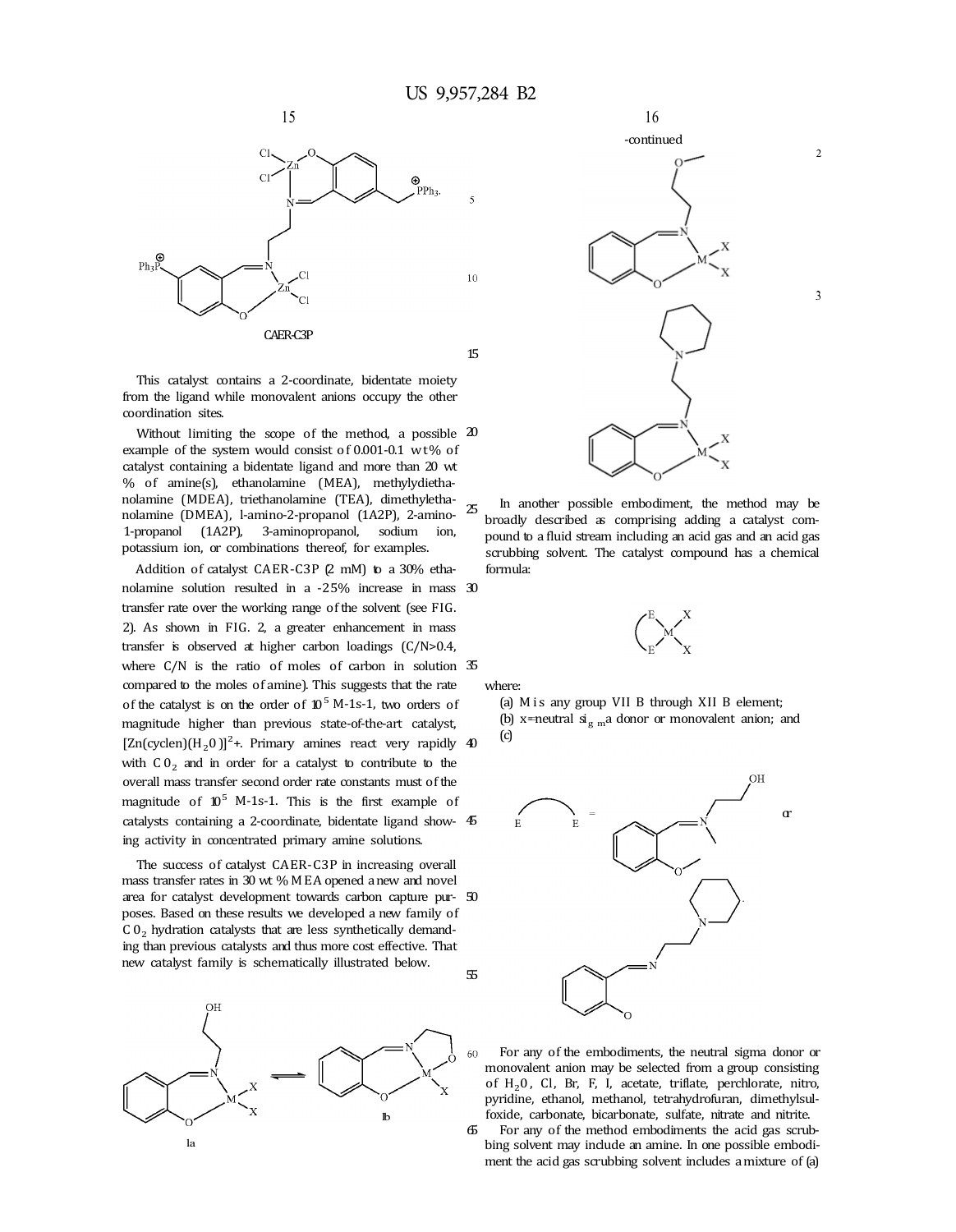a promoter amine, selected from a group of primary and seconda<sub>ry</sub> amines, and (b) a terti<sub>ary</sub> amine, and/or (c) non-amine chemical compounds.

Such a mixture is described in detail in copending U.S. patent application Ser. No. 13/853,186, filed on Mar. 29, 5 2013 and entitled "Solvent and Method for Removal of an Acid Gas from a Fluid Stream", the full disclosure of which is incorporated herein by reference. Promoter amines useful in the present method include, but are not limited to, the  $\text{prim}_{\text{ary}}$  and seconda<sub>ry</sub> amines such as 3-N-sulfonylamine (SA), 3-aminopropionitrile (APN), diethyl 2-aminoethanephosphonate (EtP2), N-methyltetrahydrothiophen-3-amine 1,1-dioxide, 2,2'-sulfonyldiethanamine, 3,3'-sulfonyldipropaneamine, 4,4'-sulfonyldibutanenamine, 2-aminoethyl<sub>15</sub> methyl sulfone, 4-aminobutanenitrile, 6-aminohexanenitrile, 3-(methylamino )propanenitrile, diethyl [2-(methylamino )ethyl]phosphonate, diethyl (3-aminopropyl)phosphonate, diethyl (4-aminobutyl)phosphonate, diethyl (5-aminopentyl)phosphonate, diethyl (6-aminohexyl)phos- 20 phonate, 2-(tert-butoxy)ethan-l-amine, N-methyl-2-[(2 methyl-2-propanyl)oxy]ethanamine and mixtures thereof.

Terti $_{\rm av}$  amines and carbonate based salts useful in the present method include but are not limited to methyldiethanolamine (MDEA), triethanolamine (TEA), N,N,-dialkyle- 25 thanolamine, N,N,N',N'-tetraalky-1,8-naphthalenediamine, N,N,-dialkylbenzylamine, 1,4-dialkylpiperazine, N,N,N',N' tetraalkyl-1,6-hexanediamine, N,N,N',N'-tetraalkyl-1,5-pentanediamine, N,N,N' ,N'-tetraalkyl-1,4-butanediamine, N,N, N',N'-tetraalkyl-1,3-propanediamine, N,N,N',N'-tetraalkyl- 30 1,2-ethanediamine, N,N,N' ,N'-tetrakis(2-hydroxyethyl) ethylenediamine, N,N,N',N',N',N'-<br>pentaalkyldiethylenetriamine, N,N,N',N',N''-N' pentaalkyldiethylenetriamine, pentaalkyldipropylaminetriamine, N,N, dialkylcyclohexylamine, N,N,N',N'-tetraalkylbis 35 (aminoethyl)ether, N,N,-dimethyl-2(2-aminoethoxy)

ethanol, alkali carbonates where alkyl represents any methyl, ethyl, propyl, butyl isomer, and mixtures thereof. In one possible embodiment, the catalyst compound is provided in the fluid stream with a concentration of between 40 about 0.05 mM and about 50 mM. In another possible embodiment the catalyst compound is provided in the fluid stream with a concentration of between 50.1 mM and 75 mM. In yet another possible embodiment, the catalyst compound is provided in the fluid stream with a concentration of 45 between about 75.1 mM and 100 mM.

Prima<sub>ry</sub> and seconda<sub>ry</sub> amines useful in the present method include but are not limited to monoethanolamine (MEA), l-amino-2-propanol (1A2P), 3-amino-1-propanol, 2-amino-1-propanol, 2-amino-1-butanol, 3-amino-2-buta- 50 no!, l-amino-2-butanol, 2-(alkylamino)ethanonol (MAE), diglycolamine, morpholine, piperazine (PZ), 1-methylpiperazine (NMP), 2-methylpiperazine, hydroxypiperadine, hydroxymethylpiperazine, 2-piperidineethanol, N-aminoethylpierazine (AEP), aminopropylmorpholine, 4-aminopi- 55 peridine, 3-aminopiperidine, 2-amino-piperidine, diethanolamine, 2-amino-2-methyl-1-propanol (AMP), diethanolamine (DEA), diisopropanolamine (DIPA), glycine, alanine, -alannine, sarcosine, isopropanolamine, benzylamine, ethylene diamine (EDA), 1,3-propanediamine, 60 1,4-butanediamine, 1,5-pentanediamine, 1,6-hexanediamme.

In any of the embodiments, the catalyst compound must be stable under the relatively high temperature conditions (e.g. between perhaps  $\frac{70}{2}$  and  $\frac{170}{2}$  C.) found within the 65 stripper 12. The present catalyst compounds meet this requirement.

The following examples further illustrate how to synthesize or manufacture certain representative catalysts used in the method of increasing the overall mass transfer rate of acid gas scrubbing solvents.

Example 1



Preparation of  $(H_2L7)[Cl]$ : A 100 mL round bottom flask was charged with 30 mL EtOH and 1-(3-Formyl-4-hydroxybenzyl)-3-triphenylphosphonium chloride (4.334 g, 10.03 mmol). An ethanolic solution of 2-Amino-2-methyl propanol (0.912 g 10.24 mmol) was added drop wise to the solution. The mixture was heated at reflux for two hours. The solvent was removed under vacuum to give yellow solids. The yellow solids were washed with ethanol (3x15 mL) and diethyl ether (3x15 mL) and collected via filtration (4.425 g, 78%).

Preparation of CAER-C7z: A 100-mL round-bottom flask was charged with  $(H<sub>2</sub>L7)[Cl]$  (5.043 g, 10.01 mmol) and EtOH (30 mL) was added to make a colorless slur<sub>ry</sub>. Triethyl amine 3.2 mL (23.023 mmol) was added slowly under vigorous stirring. An ethanolic solution of  $ZnCl_2$  (1.632 g, 12.0 mmol, 5 mL) was added drop wise to the mixture. The mixture was heated at reflux for two hours. The solution was cooled to  $25^\circ$  C. and a pale yellow solid precipitated out of solution. The pale yellow solid was collected by filtration and washed with ethanol (3x15 mL) and diethyl ether (3x15 mL) to give the desired product (4.852 g, 85%).

# Example 2



Preparation of  $(H_2L8)[Cl]: A 100 mL$  round bottom flask was charged with EtOH (30 mL) and 1-(3-Formyl-4-hydroxybenzyl)-3-triphenylphosphonium chloride (4.327 g, 10.01 mmol). An ethanolic solution of monoethanolamine (0.9 mL, 15.01 mmol, 5 mL) was added drop wise to the solution and the mixture was heated at reflux for two hours. The solvent was removed under reduced pressure to give a yellow residue. Diethyl ether was added to the reaction vessel and stirred overnight to give a yellow powder which was collected via filtration and washed with diethyl ether (3x30 mL) (4.452 g, 93%).

Preparation of CAER-C8z: A 100-mL round-bottom flask was charged with  $(H<sub>2</sub>L8)[Cl]$  (4.812 g, 10.12 mmol) and EtOH (30 mL) was added to make a clear solution. Trieth-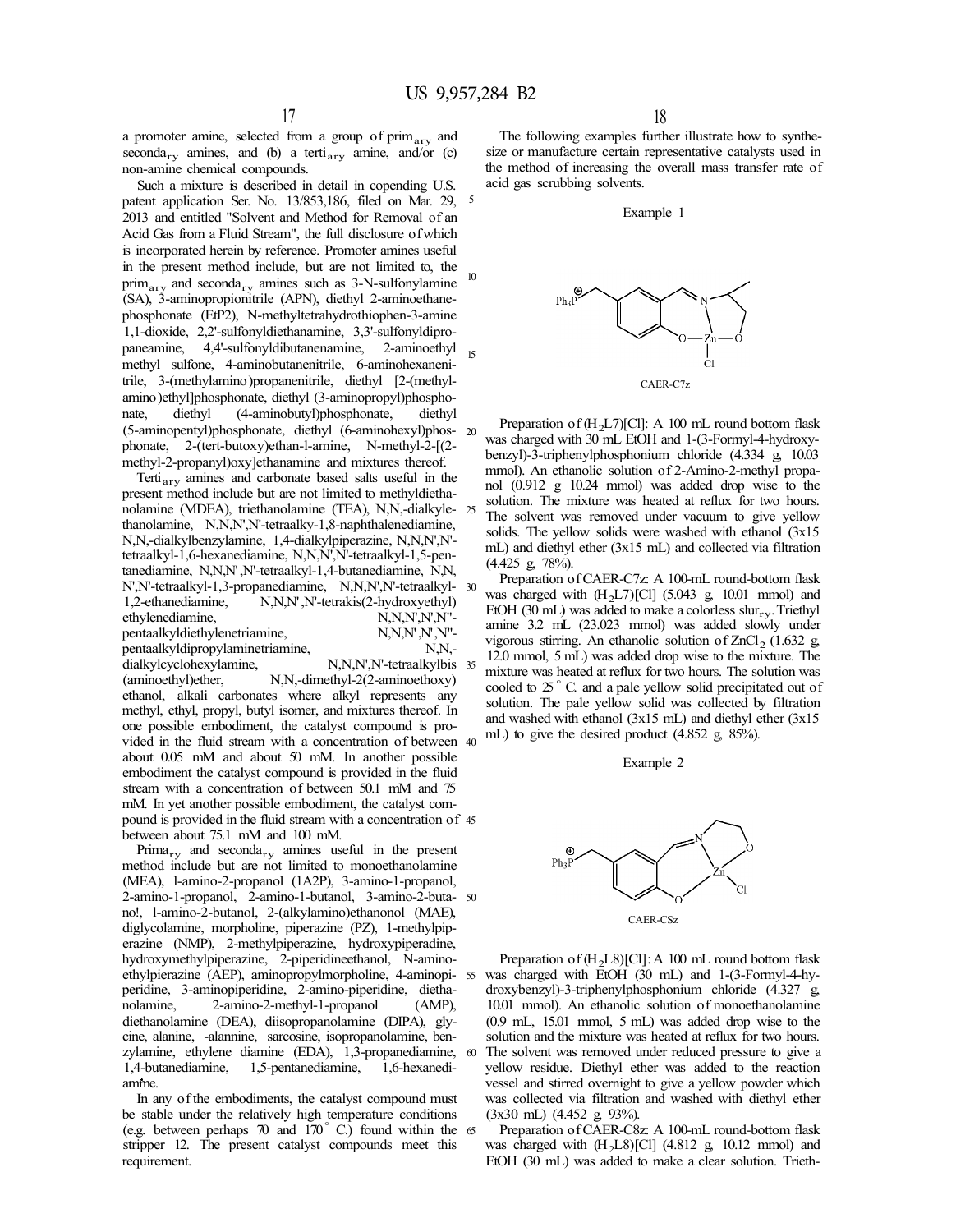15

20

45

ylamine (3.2 mL, 23.023 mmol) was added slowly while stirring. An ethanolic solution of  $ZnCl_2$  (1.687 g, 12.35) mmol, 5 mL)) was added drop wise to the mixture. The mixture was heated at reflux for two hours. The mixture was cooled to 25 ° C. and a pale yellow solid was collected via <sup>5</sup> filtration and washed with ethanol (3x15 mL) then diethyl ether (3x15 mL) to give the desired product (4.688 g,  $86\%$ ).

# Example 3



Preparation  $H<sub>2</sub>L9$ : A 100-mL round-bottom flask was charged salicylaldehyde (1.95 mL, 16.5 mmol) and EtOH (10 mL) to make a clear solution. Ethanolamine (1 mL, 16.6 mmol) was added dropwise to the above solution with continuous stirring. The solution was stirred at room tern-  $\delta$ perature (25 ° C.) for one hour and the solvent was removed under vacuum to give the product as a viscous, yelloworange oil (2.219 g, 81%).

Preparation ofCAER-C9z: A 100-mL round-bottom flask was charged with H2L9 (1.656 g, 10.01 mmol) and EtOH <sup>30</sup> (30 mL) to make a clear solution. Triethylamine (3.2 mL, 23.0 mmol) was added while stirring. An ethanolic solution of  $ZnCl_2$  (1.687 g, 12.35 mmol, 5 mL) was added dropwise to the mixture. The mixture was heated at reflux for two hours. The mixture was cooled to  $25^\circ$  C. and a pale yellow 35 solid was collected via filtration and washed with ethanol  $(3x15 \text{ mL})$  then diethyl ether  $(3x15 \text{ mL})$  to give the desired product (2.199 g, 80%).



Preparation of  $H<sub>2</sub>L10$ : A 100-mL round-bottom flask was charged salicylaldehyde (3 mL, 28.3 mmol) and EtOH (10 mL) to make a clear solution. 2-Amino-2-methyl-1-propanol 55 (2.6775 g, 16.6 mmol) was added to the above solution with continuous stirring. The solution was stirred at room temperature for one hour and the solvent was removed under vacuum to give a yellow residue. The yellow residue was dissolved in dichloromethane (5 mL) and n-pentane was 60 added (20 mL) to produce a yellow powder. The yellow powder was collected via filtration and washed with ether  $(3x15 \text{ mL})$  to give the desired product  $(4.767 \text{ g}, 87\%)$ .

Preparation of CAER-ClOz: A 100-mL round-bottom flask was charged with  $H_2L1O(1.933, 10.0 \text{ mmol})$  and EtOH  $65$ (30 mL) to make a clear solution. Triethylamine (3.2 mL, 23 mmol) of was added while stirring. An ethanolic solution of

 $ZnCl_2$  (1.687 g, 12.35 mmol) was added dropwise to the mixture. The mixture was stirred for 48 hr at room temperature (25° C.). The solvent was reduced under vacuum to 5 mL and acetonitrile was added to the solution to give a pale yellow powder. The pale yellow solid was collected via filtration and washed with acetonitrile (3x15 mL) then diethyl ether (3x15 mL) to give the desired product (2.456) g, 81%).

# Example 5



Preparation of  $H<sub>2</sub>L11$  : A 100-mL round-bottom flask was charged salicylaldehyde (2.7 mL, 25 mmol) and EtOH (10 mL) to make a clear solution. 2-methoxyethylamine (2 mL, 23 mmol) was added to the solution with continuous stirring. The solution was stirred at room temperature for two hour and the solvent was removed under reduced vacuum to give the desired product as a dark yellow-orange, viscous liquid (3.769 g, 83%).

Preparation of CAER-Cll z A 100-mL round-bottom flask was charged with  $H<sub>2</sub>L11$  (1.793, 10.01 mmol) and EtOH (30 mL) to make a clear solution. Triethylamine (3.2 mL, 23 mmol) was added while stirring. An ethanolic solution of  $ZnCl_2$  (1.687 g, 12.35 mmol, 5 mL) was added dropwise to the mixture. The mixture was heated at reflux for 3 hours. The solvent was removed under reduced pressure to give a yellow oil. Diethyl ether was added to the oil to give a yellow powder which was collected via filtration. Example 4 40 The yellow powder was washed with diethyl ether (3x15 mL) to give the desired product (2.444 g, 85%).

### Example 6



Preparation of  $H_2L12$ : A 100-mL round-bottom flask was charged salicylaldehyde (2.06 mL, 19.5 mmol) and EtOH (10 mL) to make a clear solution. 4-(Aminomethyl)piperidine  $(2.0256 \text{ g}, 17.8 \text{ mmol})$  was added to the solution with continuous stirring. The solution was stirred at room temperature for two hours at which point the solvent was removed under reduced pressure to give the desired product as a yellow power (3.521 g, 87%).

Preparation of CAER-C12z: A 100-mL round-bottom flask was charged with  $H<sub>2</sub>L12$  (2.19, 10.0 mmol) and acetonitrile (30 mL) to make a clear solution. Triethylamine (3.2 mL, 23.023 mmol) was added while stirring. An acetonitrile solution of  $ZnCl_2$  (1.776 g, 12.50 mmol) was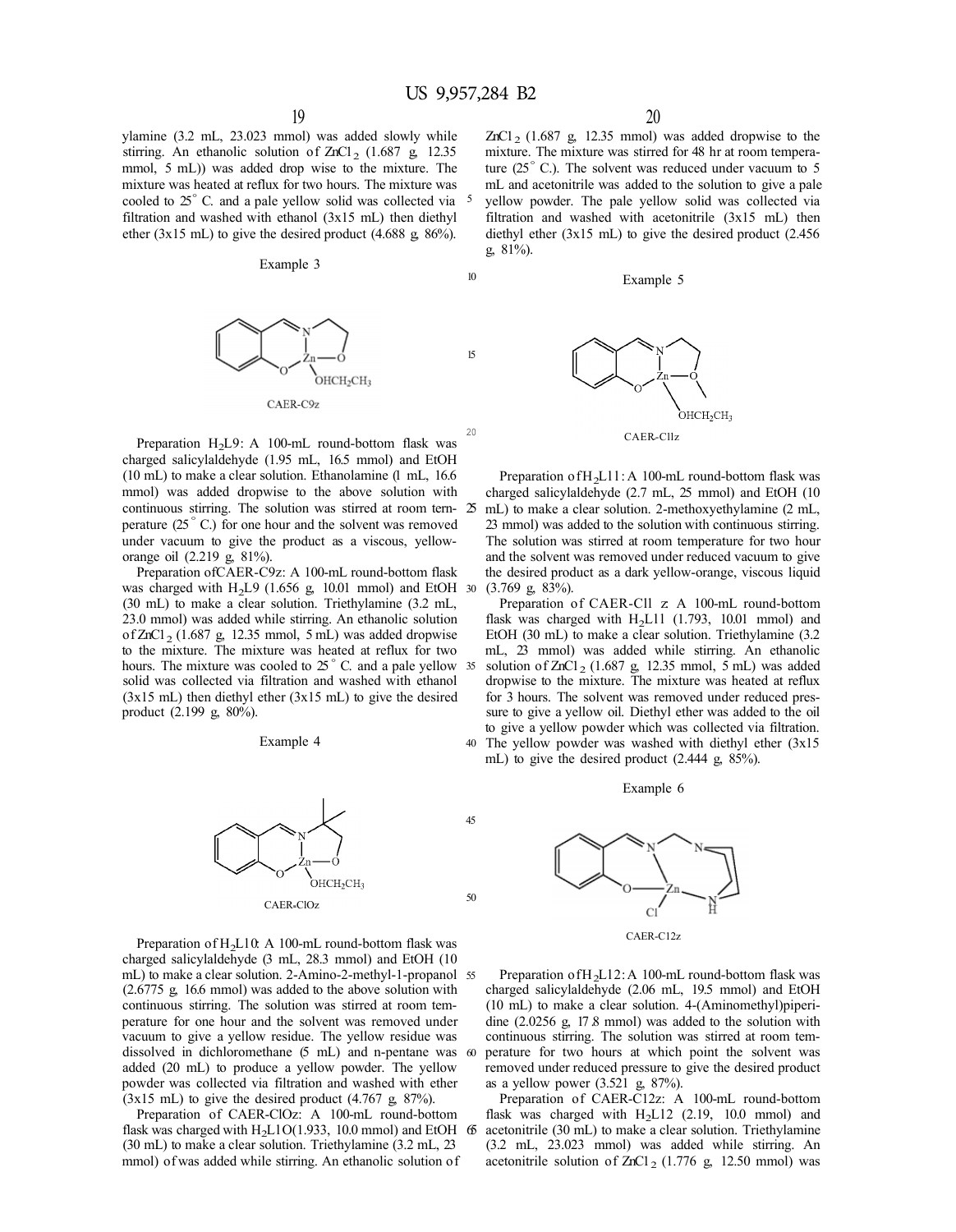60

added dropwise to the mixture. The mixture was stirred at room temperature (25° C.) for 3 hours at which point a yellow powder was generated. The yellow powder was collected via filtration and washed with acetonitrile (3x15 mL) and diethyl ether (3x15 mL) to give the desired product 5 (2.668 g, 83%).

# Example 7



Preparation of  $(H_2L13)$ [Cl]: A 100 mL round bottom flask was charged with EtOH (30 mL) and 5-(1-methylimidazolemethyl)-2-hydroxybenzaldehyde chloride (2.528 g, 10.0 mmol). An ethanolic solution of 2-Amino-2-methyl propano! (0.912 g 10.24 mmol) was added drop wise to the solution. The mixture was heated at reflux for two hours. The solvent was removed under reduced pressure to give a yellow powder which was collected via filtration and washed with ethanol (3x15 mL) and diethyl ether (3x15 mL) 30 to give the desired product (2.872 g, 89%).

Preparation of CAER-C13z: A 100-mL round-bottom flask was charged with  $(H<sub>2</sub>L13)[Cl]$  (3.238 g, 10.01 mmol) and EtOH (30 mL) to make a clear solution. Triethylamine (3.2 mL, 23.023 mmol) was added while stirring. An etha- 35 nolic solution of  $ZnCl<sub>2</sub>$  (1.687 g, 12.35 mmol) was added dropwise to the mixture. The mixture was heated at reflux for two hours at which point a yellow powder was produced which was collected via filtration and washed with ethanol  $(3x15 \text{ mL})$  then diethyl ether  $(3x15 \text{ mL})$  to give the desired 40 product (3.123 g, 81%).

#### Example 8

![](_page_15_Figure_8.jpeg)

yellow residue. Diethyl ether was added to the reaction vessel and stirred overnight to give a yellow powder which was collected via filtration and washed with diethyl ether  $(3x15 \text{ mL})$  to give the desired product  $(4.956 \text{ g}, 89\%)$ .

Preparation of CAER-C14z: A 100-mL round-bottom flask was charged with  $(H<sub>2</sub>L7)$ [BF4] (1.1108 g, 2.002 mmol) and MeOH (30 mL) to make a colorless slurry. Triethylamine (0.332 m, L 2.30 mmol) was added to the stirred mixture. An ethanolic solution of  $\text{ZnBF}_4$  (0.2868 g, 1.12 mmol, 5)  $10$  mL) was added dropwise to the mixture. The mixture was heated at reflux for two hours. The solution mixture was cooled to room temperature (25 ° C.) to give a yellow powder which was collected via filtration and washed with ethanol  $15$  (3x15 mL) and diethyl ether (3x15 mL) to give the desired product (1.011 g, 86%).

# Example 9

![](_page_15_Figure_13.jpeg)

Preparation of CAER-C15z: A 100-mL round-bottom flask was charged with  $H<sub>2</sub>L9$  (1.986 g, 12.02 mmol) and EtOH (15 mL) to make a clear solution. Triethylamine (1.95 mL, 13.8 mmol was added while stirring. An ethanolic solution of  $ZnCl<sub>2</sub>$  (1.804 g, 13.2 mmol, 5 mL) was added dropwise to the mixture. The mixture was heated at reflux for two hours to give a bright yellow powder which was collected via filtration and washed with ethanol (3x15 mL) then diethyl ether (3x15 mL) to give the desired product (1.8449 g, 62%).

## Example 10

![](_page_15_Figure_16.jpeg)

Preparation of  $(H_2L7)[BF_{4}$ : A 100 mL round bottom flask was charged EtOH (30 mL) and 5-(triphenylphosphinemethyl)-2-hydroxybenzaldehyde tetrafluoroborate (4.842 g, 10.0 mmol) of. An ethanolic solution of 2-Amino-2-methyl propanol (0.912 g 10.2 mmol) was added drop wise to the 65 solution. The mixture was heated at reflux for two hours. The solvent was removed under reduced pressure to give a

Preparation of CAER-C16z: A 100-mL round-bottom flask was charged with  $H<sub>2</sub>L10$  (5.500 g, 28.5 mmol) and EtOH (20 mL) to make a clear solution. Triethylamine (7.93 mL, 57.0 mmol) was added while stirring. An ethanolic solution of  $ZnCl<sub>2</sub>$  (4.264 g, 30.8 mmol, 5 mL) was added dropwise to the mixture. The mixture was stirred at room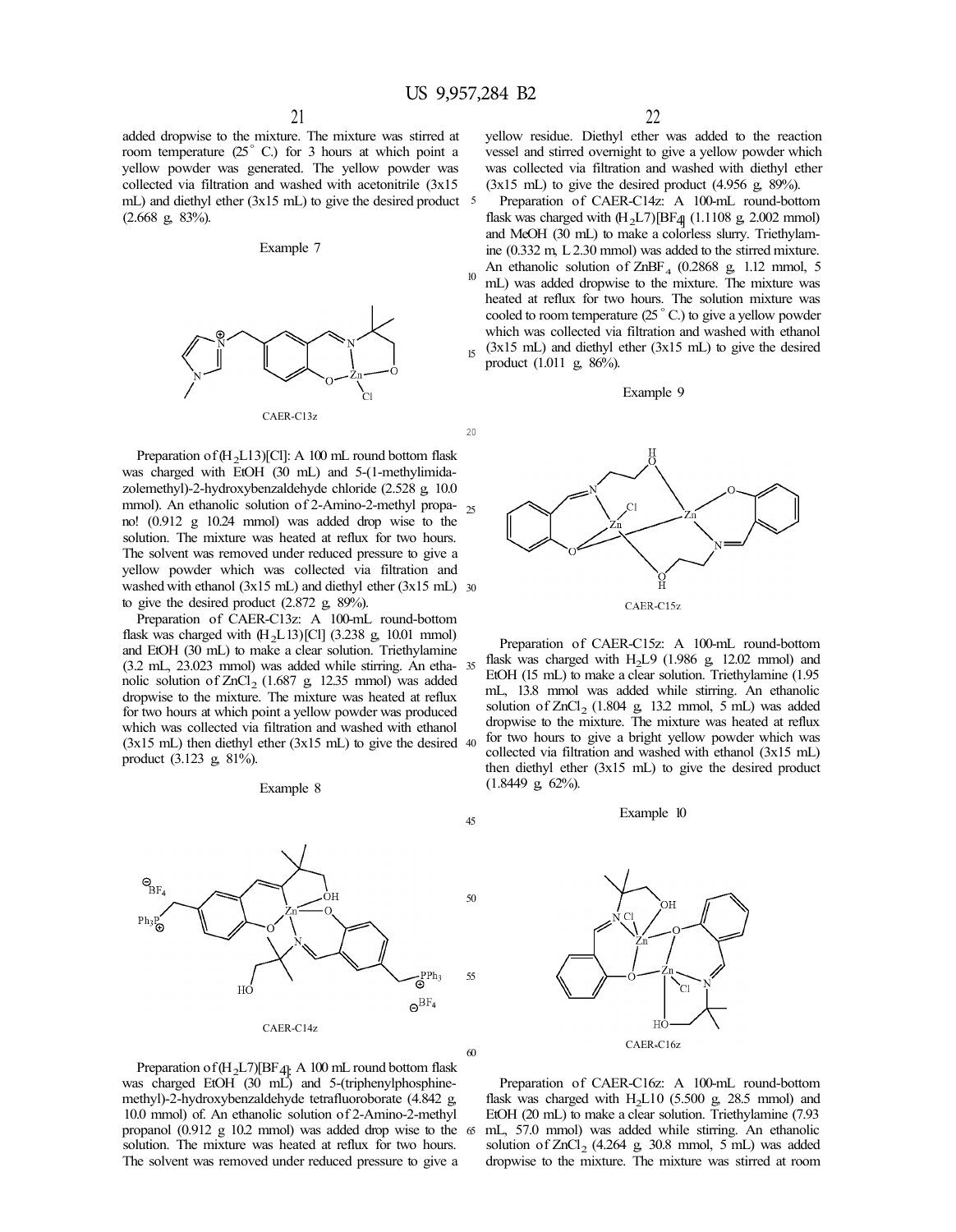35

40

45

temperature (25° C.) for 48 hr. The solvent was removed under reduced pressure to give a yellow residue and acetonitrile was added to give a yellow powder which was collected via filtration and washed with acetonitrile (3x15 mL) then diethyl ether (3x15 mL) to give the desired product  $(4.1758<sup>-5</sup>)$ g, 51%).

# Example 11

Preparation of CAER-C3p: To a 100-mL round-bottom flask was added [H2LP]C12 (5.002 g, 5.63 mmol), EtOH ( 40 mL), and triethylamine (1.75 mL, 12.0 mmol) was added to give a clear yellow solution. Zinc chloride (1.363 g, 10.00 mmol) dissolved in EtOH (10 mL) was added, producing a <sup>15</sup> pale yellow slurry. The reaction flask was immersed in a silicon fluid bath at  $\delta^{\circ}$  C. and was stirred for 3 h, producing a pale yellow precipitate which was collected via filtration through a medium porosity glass fritted  $f = e1$ . The pale  $_{20}$ yellow powder was washed with EtOH then ether (3x20 mL) and air dried to give the desired product (5.679 g, 93%).

The foregoing has been presented for purposes of illustration and description. It is not intended to be exhaustive or to limit the embodiments to the precise form disclosed. 25 Obvious modifications and variations are possible in light of the above teachings. All such modifications and variations are within the scope of the appended claims when interpreted in accordance with the breadth to which they are fairly, legally and equitably entitled. 30

What is claimed:

1. A compound having a chemical formula:

![](_page_16_Figure_8.jpeg)

where:

![](_page_16_Figure_10.jpeg)

(b) x=neutral sigma donor or monovalent anion; and (c)

![](_page_16_Figure_12.jpeg)

![](_page_16_Figure_13.jpeg)

 $R_1$ = H, any alkyl, RCOOH (R=alkyl ranging from 0-10) carbons); OligoPEG, phosphate, ROH (R=alkyl ranging from 0-5 carbons); OH;  $S_3$ ;  $N_2$ ; amine, amide, carbonyl, Cl, Br, I, F,  $BH_3$ ,  $[CH_2Q]+[A]$ -; and  $[CH_2Q]+[A]$ - =

![](_page_16_Figure_15.jpeg)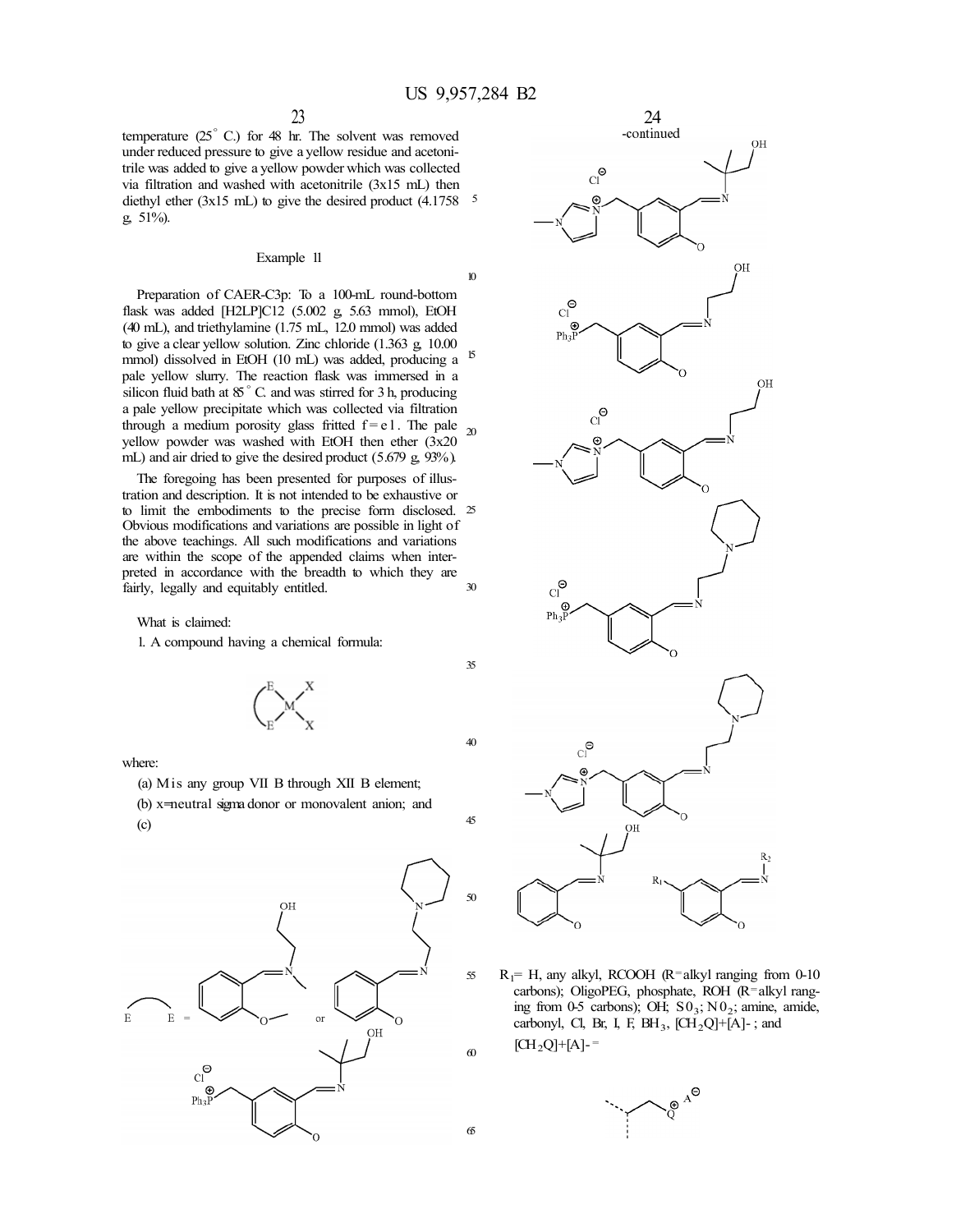5

15

20

- where A=monovalent anion: Cl, Br, I, F, PF $_6$ , BF<sub>4</sub>, acetate, trifluoroacetate,  $ClO<sub>4</sub>$ ,  $NO<sub>3</sub>$ , and
- Q=monovalent cation: P(R)<sub>3</sub>, R=alkyl, cyclic alkyl, Ary!, 0-alkyl, 0-Aryl;
- N(R)<sub>3</sub>, R=alkyl, cyclic alkyl, N-heterocyclic ring, imidazole; and
- R2 =CE; where C=any alkyl, cyclic alkyl, aryl, and E=OH or  $NH<sub>2</sub>$ .
- 2. A compound consisting of a chemical formula:

![](_page_17_Figure_7.jpeg)

where:

(a) Mis any group VII B through XII B element; (b) x=neutral sigma donor or monovalent anion; and (c)

![](_page_17_Figure_10.jpeg)

![](_page_17_Figure_11.jpeg)

 $R_1$ = H, any alkyl, RCOOH (R=alkyl ranging from 0-10) carbons); OligoPEG, phosphate, ROH (R=alkyl ranging from 0-5 carbons); OH;  $S0_3$ ;  $N0_2$ ; amine, amide, carbonyl, Cl, Br, I, F,  $BH_3$ ,  $[CH_2Q]+[A]$ -; and  $[CH_2Q]+[A]$ -

![](_page_17_Figure_13.jpeg)

- where A=monovalent anion: Cl, Br, I, F, PF  $_6$ , BF  $_4$ , acetate, trifluoroacetate,  $ClO<sub>4</sub>$ ,  $NO<sub>3</sub>$ , and
- Q=monovalent cation: P(R)<sub>3</sub>, R=alkyl, cyclic alkyl, Ary!, 0-alkyl, 0-Aryl;
- N(R)<sub>3</sub>, R=alkyl, cyclic alkyl, N-heterocyclic ring, imidazole; and
- R2 =CE; where C=any alkyl, cyclic alkyl, aryl, and E=OH or  $NH_2$ .
- 3. A method of increasing overall mass transfer rate of acid gas scrubbing solvents, comprising:
- adding a catalyst compound to a fluid stream including an acid gas and an acid gas scrubbing solvent, said catalyst compound having a chemical formula:

![](_page_17_Figure_20.jpeg)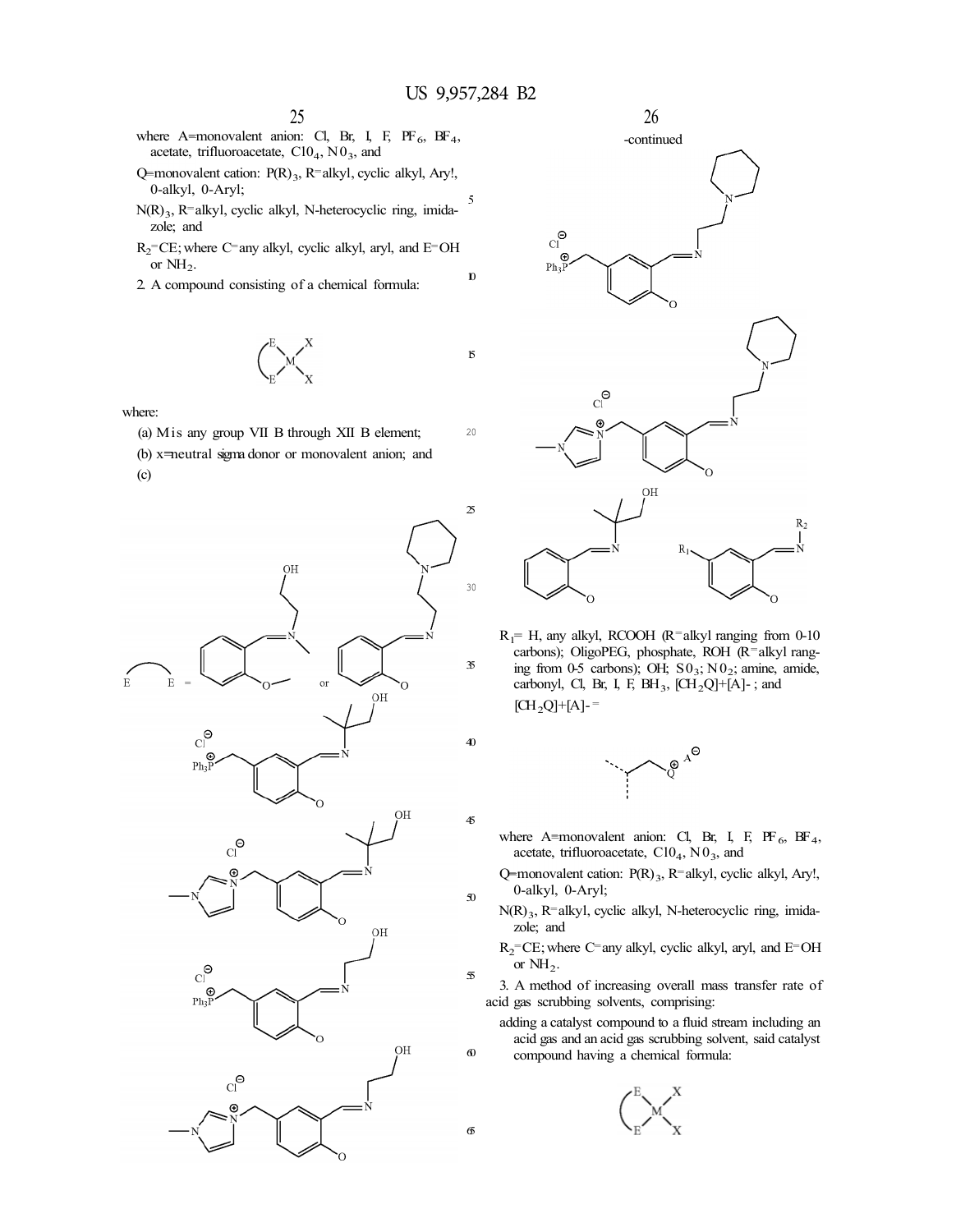(a) Mis any group VII B through XII B element;

- (b) x=neutral  $\dot{\mathbf{s}}_{\text{g}}$  ma donor or monovalent anion; and
- (c)

where:

![](_page_18_Figure_5.jpeg)

![](_page_18_Figure_6.jpeg)

 $R_1$ = H, any alkyl, RCOOH (R=alkyl ranging from 0-10 carbons); OligoPEG, phosphate, ROH (R=alkyl ranging from 0-5 carbons); OH;  $SO_3$ ; N $O_2$ ; amine, amide, carbonyl  $\Sigma$  Cl, Br, I, F, BH<sub>3</sub>, [CH<sub>2</sub>Q]+[A]-; and

 $[CH_2Q]+[A]-$ 

![](_page_18_Figure_9.jpeg)

where A=monovalent anion: Cl, Br, I, F, PF  $_6$  BF<sub>4</sub>, acetate, trifluoroacetate,  $C10<sub>4</sub>$ , N $0<sub>3</sub>$ , and

35 Q=monovalent cation: P(R)<sub>3</sub>, R=alkyl, cyclic alkyl, Ary!, 0-alkyl, 0-aryl

N(R)<sub>3</sub>, R=alkyl, cyclic alkyl, N-heterocyclic ring, imidazole R2 =CE; where C=any alkyl, cyclic alkyl, aryl, and E=OH or 40 NH2.

**4.** The method of claim **3,** wherein said neutral  $\dot{\mathbf{s}}_{\text{g}}$  ma donor or monovalent anion is selected from a group consisting of H<sub>2</sub>0, Cl, Br F, I, acetate, triflate, perchlorate, nitro, pyridine, ethanol, methanol, tetrahydrofuran, dimethylsul-45 foxide, carbonate, bicarbonate, sulfate, nitrate, nitrite.

**5.** The method of claim **3,** wherein said acid gas scrubbing solvent includes an amine.

**6.** The method of claim **3,** wherein said acid gas scrubbing solvent includes a mixture of a primary amine, seconda<sub>r v</sub> 50 amine, or a tertia<sub>ry</sub> amine.

7. The method of claim **3,** wherein said acid gas scrubbing solvent includes a material selected from a group consisting of monoethanolamine (MEA), l-amino-2-propanol (1A2P), 3-amino-1-propanol, 2-amino-1-propanol, 2-amino-l-buta-55 no!, l-amino-2-butanol, 3-amino-2-butanol, 2-(alkylamino) ethanonol (MAE), diglycolamine, morpholine, piperazine (PZ), 1-methylpiperazine (NMP), 2-methylpiperazine, hydroxypiperadine, hydroxyalkylpiperazine, 2-piperidineethanol, N-aminoethylpierazine (AEP), aminopropyl-<br>
6 morpholine, 4-aminopiperidine, 3-aminopiperidine, 4-aminopiperidine, 3-aminopiperidine, 2-amino-piperidine, diethanolamine, 2-amino-2-methyl-1 propanol (AMP), diethanolamine (DEA), diisopropanolamine (DIPA), glycine, alanine, R-alannine, sarcosine, isopropanolamine, benzylamine, methyldiethanolamine 65 (MDEA), triethanolamine (TEA), alkali carbonate, N,N,-

dialkylethanolamine, N,N,N',N'-tetraalky-1,8-naphthalenediamine, N,N,-dialkylbenzylamine, 1,4-dialkylpiperazine,